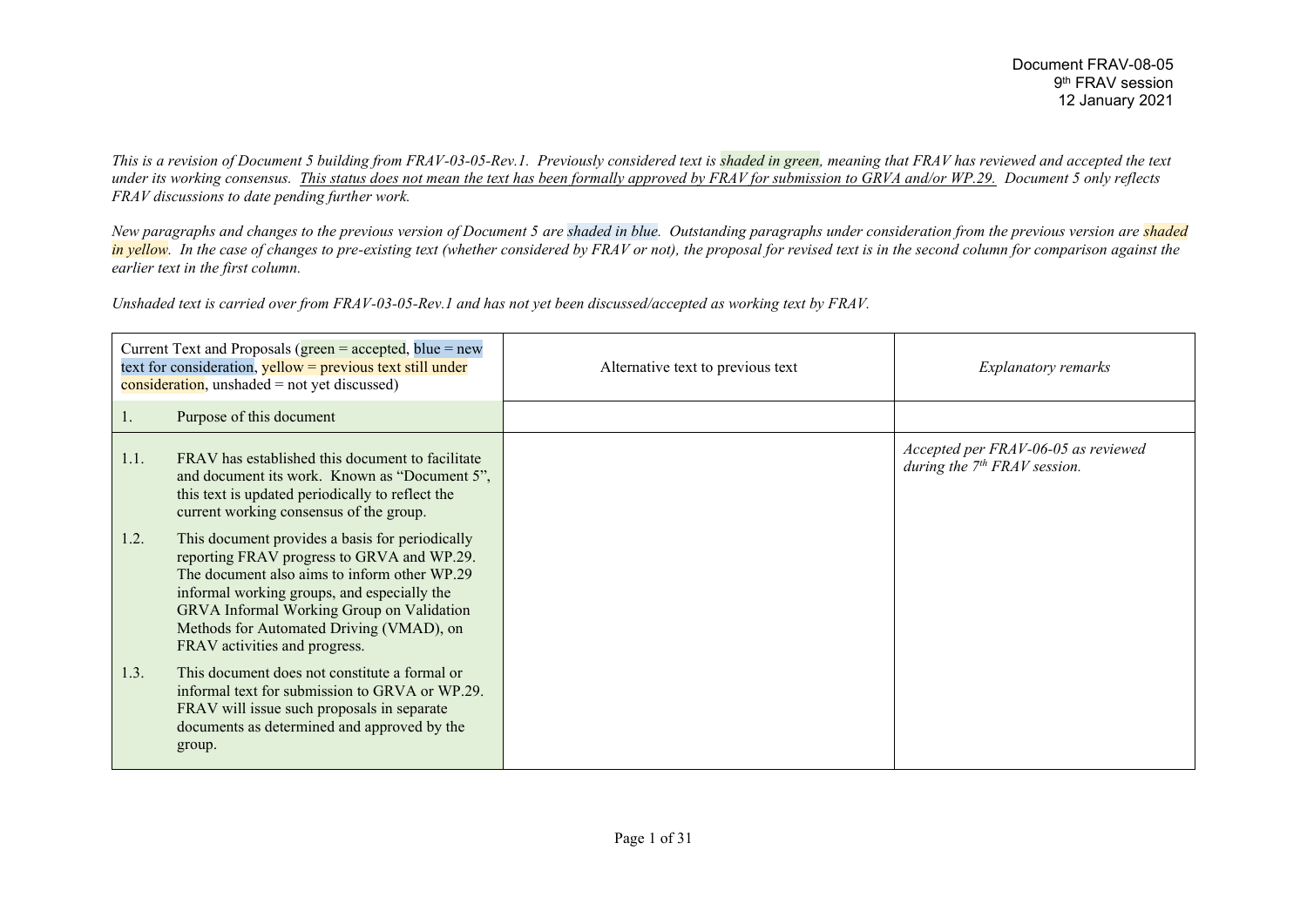| 2.     | Abbreviations, Acronyms, and Definitions                                                                                                                                                                                        |        |                                                                                                       | Introduced in FRAV-03-05-Rev.1                                                                                                     |
|--------|---------------------------------------------------------------------------------------------------------------------------------------------------------------------------------------------------------------------------------|--------|-------------------------------------------------------------------------------------------------------|------------------------------------------------------------------------------------------------------------------------------------|
| 2.1.   | The introduction of automated driving systems and<br>related technologies has resulted in a proliferation<br>of new terms and concepts. This chapter defines<br>abbreviations, acronyms, and terms as used in this<br>document. |        |                                                                                                       |                                                                                                                                    |
| 2.2.   | Acronyms and Abbreviations                                                                                                                                                                                                      |        |                                                                                                       |                                                                                                                                    |
| 2.2.1. | ADS: Automated Driving System                                                                                                                                                                                                   |        |                                                                                                       |                                                                                                                                    |
| 2.2.2. | <b>DDT: Dynamic Driving Task</b>                                                                                                                                                                                                |        |                                                                                                       | Added per FRAV-06-05 as reviewed during<br>the $7th FRAV$ session.                                                                 |
| 2.2.3. | <b>ODD:</b> Operational Design Domain                                                                                                                                                                                           |        |                                                                                                       |                                                                                                                                    |
| 2.3.   | Definitions                                                                                                                                                                                                                     |        |                                                                                                       |                                                                                                                                    |
| 2.3.1. | "Automated Driving System (ADS)" means the<br>hardware and software that are collectively<br>capable of performing the entire DDT on a<br>sustained basis.                                                                      |        |                                                                                                       | Accepted per FRAV-06-05 as reviewed<br>during the $7th FRAV$ session.                                                              |
| 2.3.2. | "(ADS) feature" means an application of ADS<br>hardware and software designed specifically for<br>use within an ODD.                                                                                                            | 2.3.2. | "(ADS) feature" means an application of an ADS<br>designed specifically for use within an ODD.        | Proposal to revise pursuant to the $7th FRAV$<br>session discussion.                                                               |
| 2.3.3. | "(ADS) function" means an application of ADS<br>hardware and software designed to perform a<br>specific portion of the DDT.                                                                                                     | 2.3.3. | "(ADS) function" means an application of an ADS<br>designed to perform a specific portion of the DDT. | Proposal to align the function definition with<br>the phrasing of the feature definition per the<br>$7th FRAV session discussion.$ |
| 2.3.4. | "ADS vehicle" means a vehicle equipped with an<br>ADS.                                                                                                                                                                          |        |                                                                                                       |                                                                                                                                    |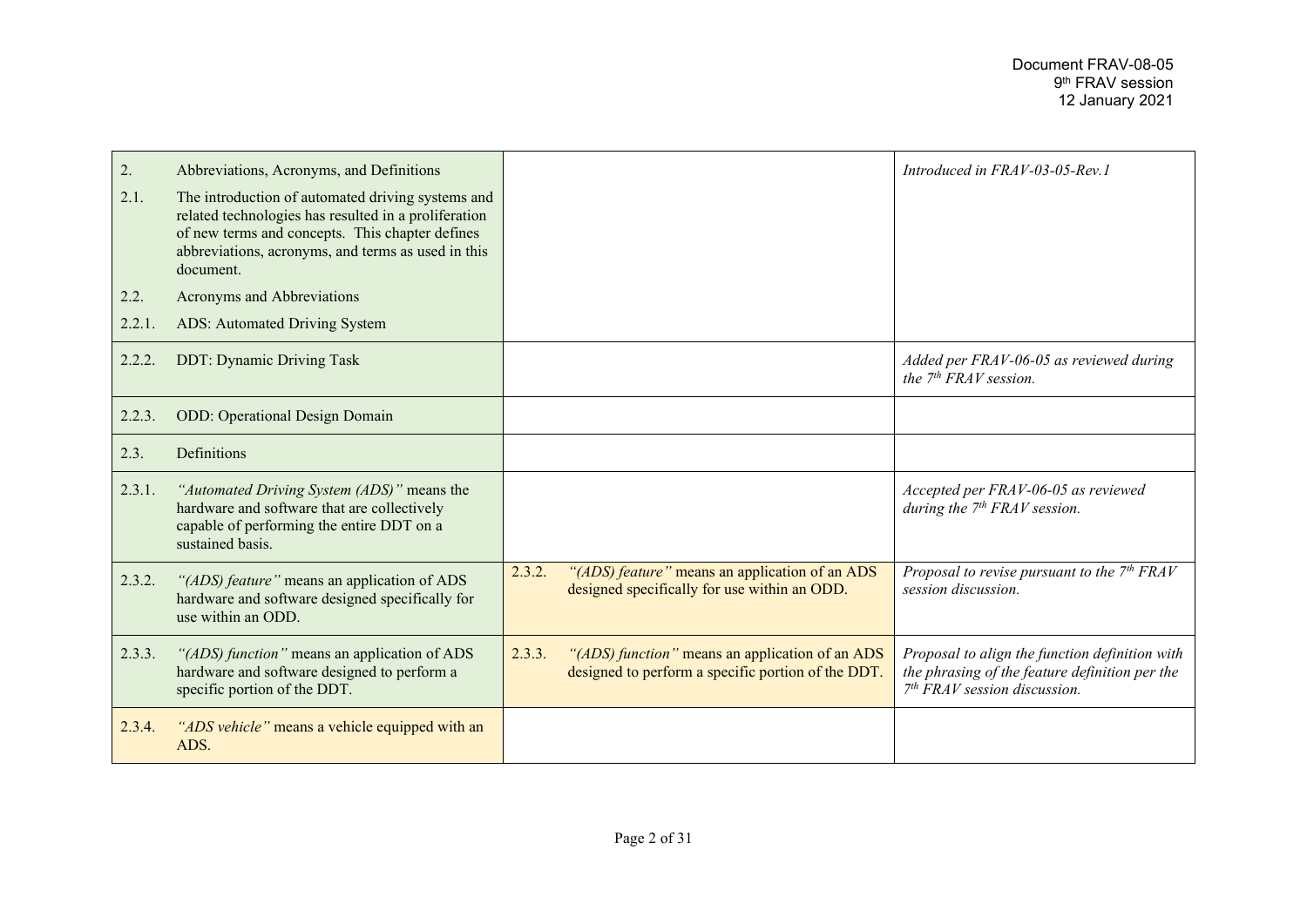| 3.2.2.<br>"Dynamic driving task (DDT)" means all of the<br>real-time operational and tactical functions<br>required to operate a vehicle in on-road traffic,<br>excluding the strategic functions such as trip<br>scheduling and selection of destinations and<br>waypoints, and including without limitation:<br>Lateral vehicle motion control via steering<br>(operational); Longitudinal vehicle motion control<br>via acceleration and deceleration (operational);<br>Monitoring the driving environment via object and<br>event detection, recognition, classification, and<br>response preparation (operational and tactical);<br>Object and event response execution (operational<br>and tactical); Maneuver planning (tactical); and<br>Enhancing conspicuity via lighting, signaling and<br>gesturing, etc. (tactical). | 2.3.5.<br>"Dynamic driving task (DDT)" means all of the<br>real-time operational and tactical functions<br>required to operate a vehicle in on-road traffic.<br>2.3.5.1. Driving involves three behavioral levels: strategic<br>(trip planning), tactical (maneuvering), and<br>operational (basic skills). The levels relate to<br>perception, information processing, and decision<br>making under uncertainty. <sup>1</sup> According to SAE<br>J3016, operational effort involves split-second<br>reactions, such as making micro-corrections while<br>driving.<br>2.3.5.2. Operational functions include, but are not limited<br>$\mathfrak{to}$ :<br>Lateral vehicle motion control via steering,<br>Longitudinal vehicle motion control via<br>acceleration and deceleration. | Proposal pursuant to the $7th FRAV$ session<br>discussion. |
|-----------------------------------------------------------------------------------------------------------------------------------------------------------------------------------------------------------------------------------------------------------------------------------------------------------------------------------------------------------------------------------------------------------------------------------------------------------------------------------------------------------------------------------------------------------------------------------------------------------------------------------------------------------------------------------------------------------------------------------------------------------------------------------------------------------------------------------|--------------------------------------------------------------------------------------------------------------------------------------------------------------------------------------------------------------------------------------------------------------------------------------------------------------------------------------------------------------------------------------------------------------------------------------------------------------------------------------------------------------------------------------------------------------------------------------------------------------------------------------------------------------------------------------------------------------------------------------------------------------------------------------|------------------------------------------------------------|
|                                                                                                                                                                                                                                                                                                                                                                                                                                                                                                                                                                                                                                                                                                                                                                                                                                   | 2.3.5.3. Tactical functions include, but are not limited to:<br>Maneuver planning via motion control,<br>$\bullet$<br>Enhancing conspicuity via lighting, signaling,<br>gesturing, etc.                                                                                                                                                                                                                                                                                                                                                                                                                                                                                                                                                                                              |                                                            |
|                                                                                                                                                                                                                                                                                                                                                                                                                                                                                                                                                                                                                                                                                                                                                                                                                                   | 2.3.5.4. Operational and tactical functions include, but are<br>not limited to:<br>Monitoring the vehicle environment via object<br>and event detection, recognition,<br>classification, and response preparation,<br>Object and event response execution<br>5.3.5.5 The DDT excludes strategic functions.                                                                                                                                                                                                                                                                                                                                                                                                                                                                           |                                                            |

<sup>&</sup>lt;sup>1</sup> Michon, J.A., 1979 (update 2008). "Dealing with Danger", Summary Report of the Workshop on Physiological and Psychological Factors in Performance under Hazardous Conditions with Special Reference to Road Traffic Accidents, Gieten, Netherlands, May 23-25, 1978.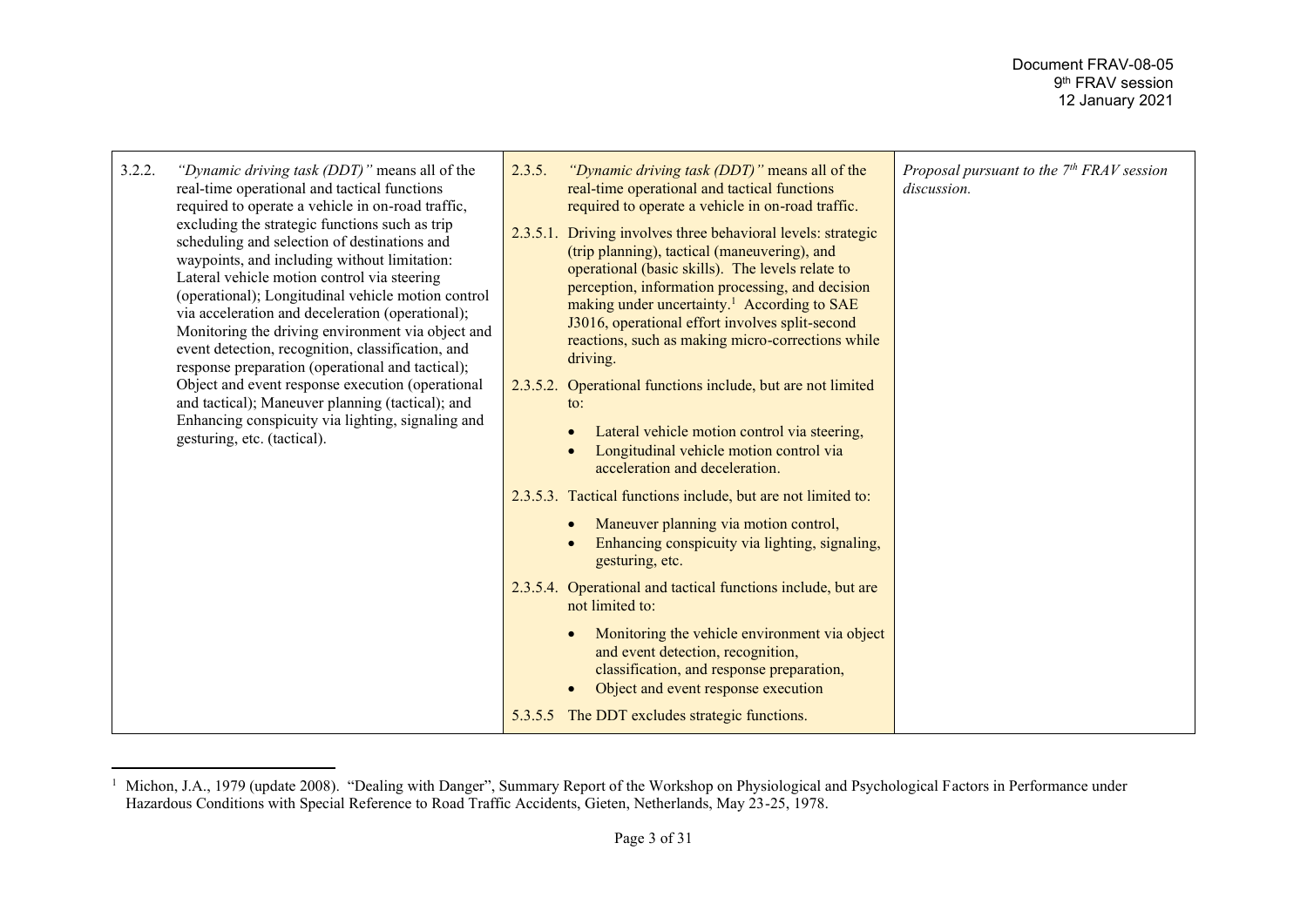| 2.3.6.   | "Minimal risk condition" means a condition to<br>which a user or an automated driving system may<br>bring a vehicle in order to reduce the risk of a<br>crash when a given trip cannot or should not be<br>completed.                                                                                                            |                                                                                                                       | Proposal to introduce definitions of MRC<br>and MRM given the discussion on<br>elaboration of the starting point "The ADS<br>should manage safety-critical situations".                                                                                                                                                                                                                                             |
|----------|----------------------------------------------------------------------------------------------------------------------------------------------------------------------------------------------------------------------------------------------------------------------------------------------------------------------------------|-----------------------------------------------------------------------------------------------------------------------|---------------------------------------------------------------------------------------------------------------------------------------------------------------------------------------------------------------------------------------------------------------------------------------------------------------------------------------------------------------------------------------------------------------------|
| 2.3.7.   | "Minimal risk maneuver" means a procedure<br>automatically performed by the automated driving<br>system to place the vehicle in a minimal risk<br>condition in a manner that minimizes risks in<br>traffic.                                                                                                                      |                                                                                                                       |                                                                                                                                                                                                                                                                                                                                                                                                                     |
| 2.3.8.   | "Operational Design Domain (ODD)" means the<br>operating conditions under which an ADS feature<br>is specifically designed to function.                                                                                                                                                                                          |                                                                                                                       | Introduced in FRAV-03-05-Rev.1                                                                                                                                                                                                                                                                                                                                                                                      |
| 2.3.9.   | "User" means a human being responsible for the<br>ADS vehicle who is qualified, fit, and capable of<br>performing the DDT.                                                                                                                                                                                                       |                                                                                                                       | Initial definitions to be accepted with the<br>understanding that revisions and additional<br>definitions may be needed. Stakeholders<br>supposed that:                                                                                                                                                                                                                                                             |
| 3.29.3   | [DDT] FALLBACK-READY USER The user of a<br>vehicle equipped with an engaged level 3 ADS<br>feature who is able to operate the vehicle and is<br>receptive to ADS-issued requests to intervene and<br>to evident DDT performance-relevant system<br>failures in the vehicle compelling him or her to<br>perform the DDT fallback. | "Fallback-ready user" means a user determined<br>2.3.9.1<br>by the ADS to be receptive to a transition of<br>control. | a user in the vehicle may need to be<br>differentiated from a user with a line of<br>sight to the vehicle,<br>definition for an occupant without a<br>capability to intervene in the DDT<br>(passenger) may be needed.<br>Since these definitions are specific to terms<br>used in Document 5, FRAV would be<br>expected to add or refine user-related<br>definitions as needed in defining safety<br>requirements. |
| 2.3.9.2. | "User-in-charge" means a user in or with a line of<br>sight to the vehicle.                                                                                                                                                                                                                                                      |                                                                                                                       |                                                                                                                                                                                                                                                                                                                                                                                                                     |
|          |                                                                                                                                                                                                                                                                                                                                  |                                                                                                                       | "Fallback-ready user" is suggested because<br>this term may be useful in discussing                                                                                                                                                                                                                                                                                                                                 |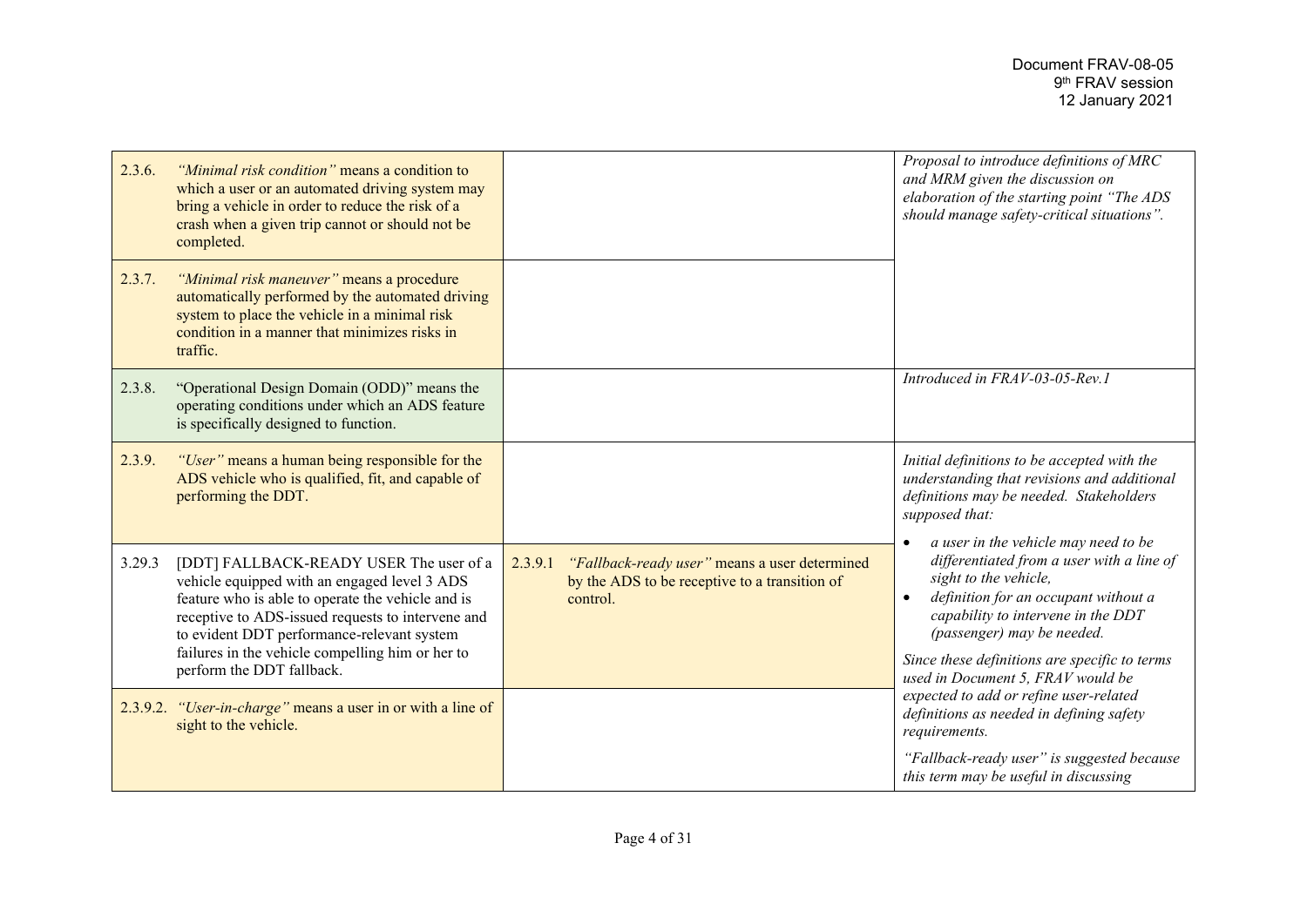| 2.3.9.3. "Remote operator" means a user other than a user-<br>in-charge.                                                                                                       |                                                                                                                                                                                                         | transitions of DDT control, etc. J3016<br>definition provided for comparison with<br>proposed definition based on FRAV work<br>and availability of other definitions for future<br>consideration and discussion.                                                                                                                                                                                                                                                                                                                                                                                                                                                                                                                                                                                                                                                                                                                                                                                                    |
|--------------------------------------------------------------------------------------------------------------------------------------------------------------------------------|---------------------------------------------------------------------------------------------------------------------------------------------------------------------------------------------------------|---------------------------------------------------------------------------------------------------------------------------------------------------------------------------------------------------------------------------------------------------------------------------------------------------------------------------------------------------------------------------------------------------------------------------------------------------------------------------------------------------------------------------------------------------------------------------------------------------------------------------------------------------------------------------------------------------------------------------------------------------------------------------------------------------------------------------------------------------------------------------------------------------------------------------------------------------------------------------------------------------------------------|
|                                                                                                                                                                                | "Safe fallback response" means a successful<br>2.3.10.<br>transition of control to an ADS user or automatic<br>execution of an ADS maneuver that places the<br>ADS vehicle in a Minimal Risk Condition. |                                                                                                                                                                                                                                                                                                                                                                                                                                                                                                                                                                                                                                                                                                                                                                                                                                                                                                                                                                                                                     |
| 3.2.8.<br>"Transition demand" is a logical and intuitive<br>procedure to transfer the dynamic driving task<br>from automated control by the system to human<br>driver control. | "Transition of control" means a transfer of full<br>2.3.10.<br>control over the DDT from the ADS to a user.                                                                                             | As noted during the $7th FRAV$ session<br>discussion, a transfer of control to a user<br>may involve diverse safety factors and<br>conditions. The original term and definition<br>in FRAV-05-03-Rev.1 was taken from the<br>draft ALKS regulation prepared by the ACSF<br>informal group. The term and definition<br>proposed here addresses aspects raised in<br>FRAV discussions.<br>The safety concern is "control" over the<br>DDT, more than the "demand" itself.<br>Under some conditions, the ADS and<br>$\bullet$<br>user would share control until the ADS<br>can verify that the user is in full control.<br>An ADS may need to interrupt a<br>$\bullet$<br>transition and fall back on an MRM.<br>FRAV has terms to simplify and clarify<br>the definition (ADS, DDT, user).<br>The secretary notes that "logical and<br>intuitive" is subjective. FRAV can be<br>expected to define requirements governing<br>transitions of control, user interfaces and<br>feedback, etc. under the starting points. |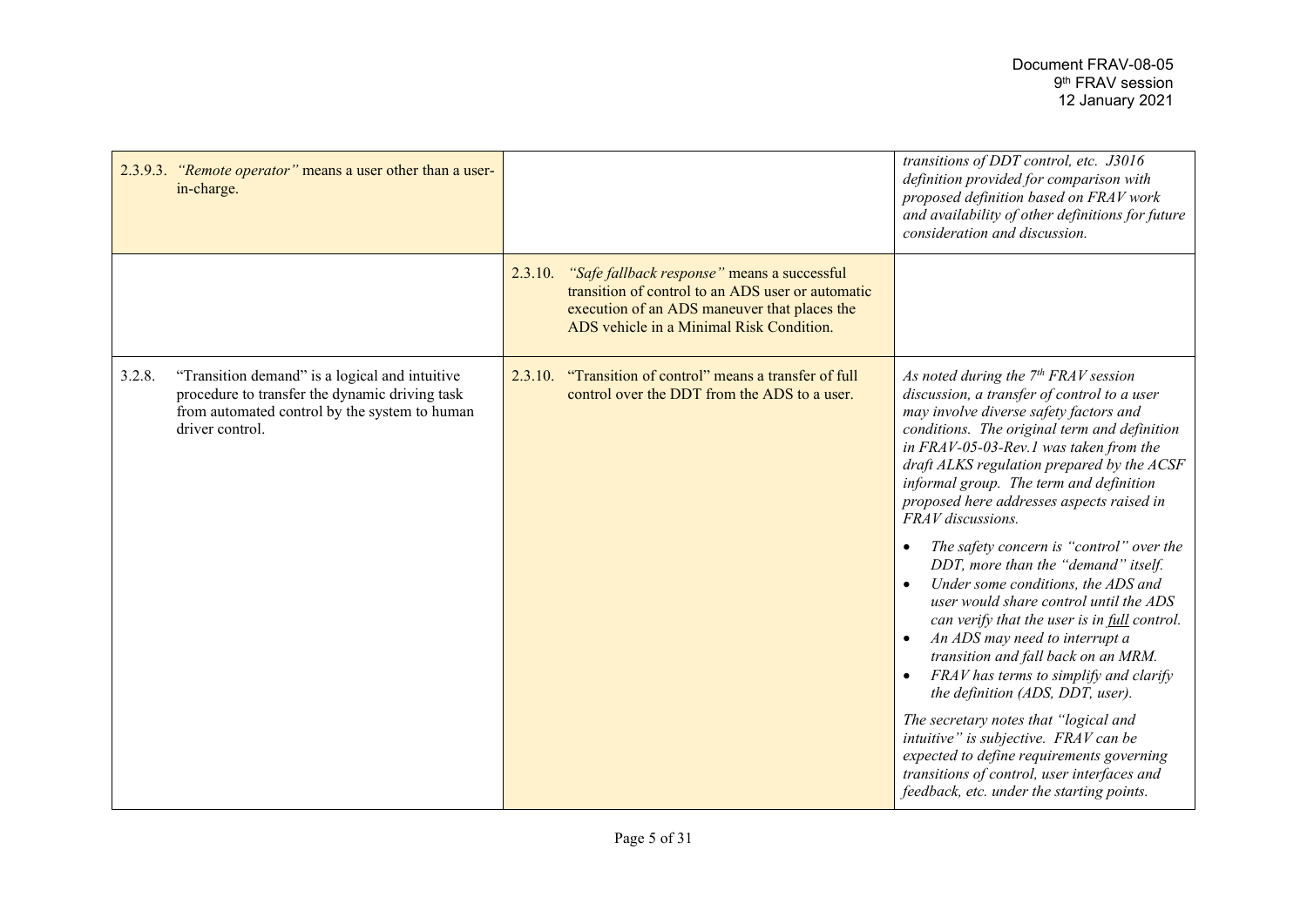| 3.2.5. | "New Assessment/Test Method (NATM)" means<br>the tools and methodologies for the assessment of<br>automated vehicle safety performance under<br>development by the GRVA Informal Working<br>Group on Validation Methods for Automated<br>Driving (VMAD). | Not addressed in this document. |
|--------|----------------------------------------------------------------------------------------------------------------------------------------------------------------------------------------------------------------------------------------------------------|---------------------------------|
| 3.2.6. | "Operating environment" means the reasonably<br>foreseeable conditions which a vehicle can be<br>expected to encounter when in automated mode.                                                                                                           | Not addressed in this document. |

| 3.   | <b>ADS Safety Requirements</b>                                                                                                                                                                                                                                      |      |                                                                                                                                                                                                                | Accepted per FRAV-06-05 as reviewed<br>during the $7th FRAV$ session. Section number<br>changed pursuant to separate of FRAV-06-<br>05 into "Document 4" and "Document 5".                                                                                                                             |
|------|---------------------------------------------------------------------------------------------------------------------------------------------------------------------------------------------------------------------------------------------------------------------|------|----------------------------------------------------------------------------------------------------------------------------------------------------------------------------------------------------------------|--------------------------------------------------------------------------------------------------------------------------------------------------------------------------------------------------------------------------------------------------------------------------------------------------------|
| 3.1. | Driving a motor vehicle in traffic is a complex task<br>requiring continuous awareness of roadway<br>conditions, control of the vehicle motion,<br>interactions with other road users, and adaptation<br>of the vehicle motion to changes in roadway<br>conditions. |      |                                                                                                                                                                                                                | Accepted per FRAV-06-05 as reviewed<br>during the $7th FRAV$ session.                                                                                                                                                                                                                                  |
| 3.2. | The automation of driving obligates<br>manufacturers, safety authorities, and other<br>stakeholders in road transportation to ensure that<br>Automated Driving Systems perform safely in<br>traffie.                                                                | 3.2. | ADS performance should be consistent with safe<br>human driving behaviors while avoiding human<br>recognition, decision, and performance errors and<br>the introduction of unreasonable ADS-specific<br>risks. | Proposal pursuant to the $8^{th}$ FRAV session<br>discussion. The proposal is to describe the<br>overall level of safety agreed by FRAV in this<br>paragraph. The word "safe" has been<br>added based on input from the UK and USA.<br>OICA suggested adding "unreasonable" to<br>qualify "new risks". |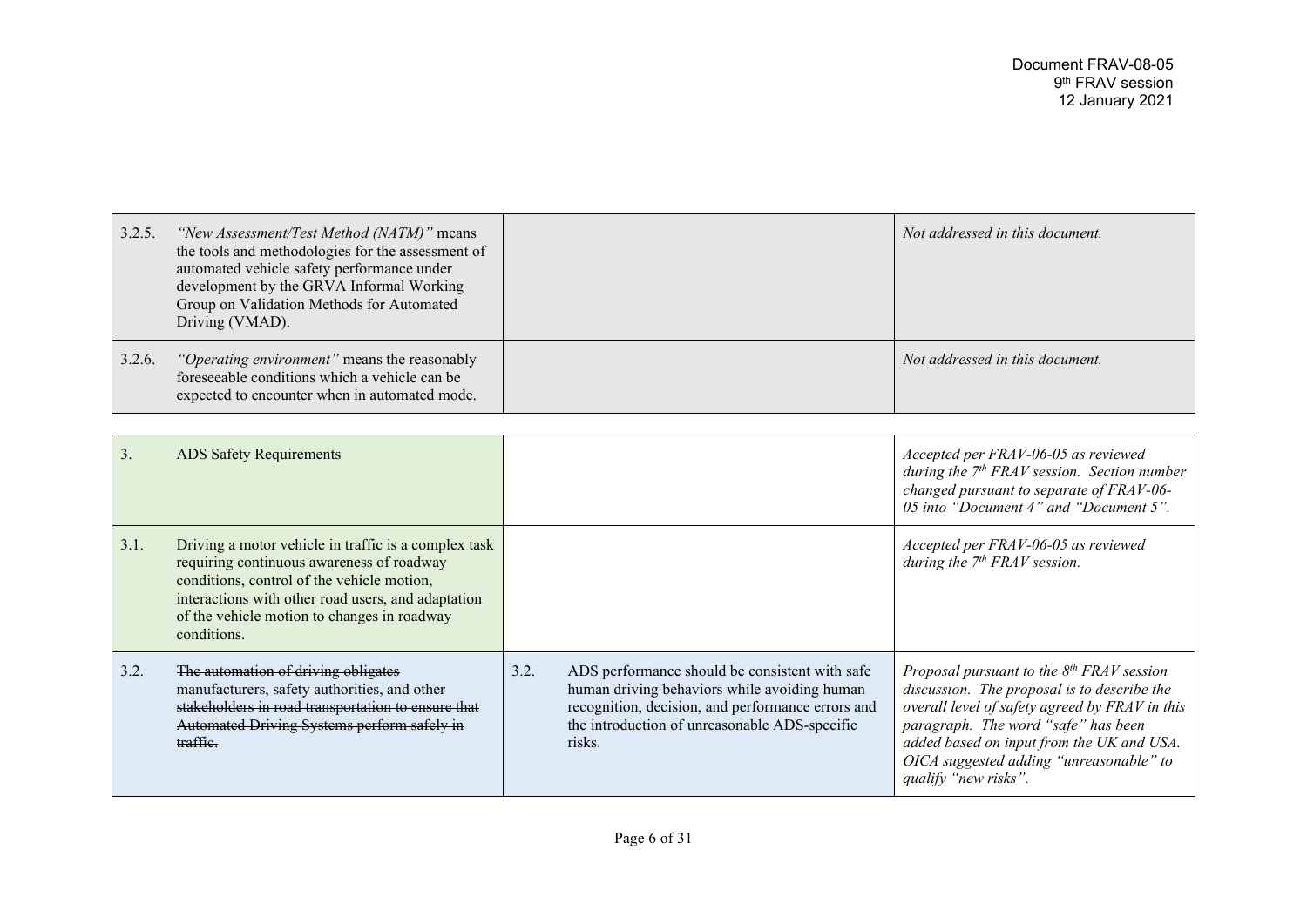| 3.3. | The assurance of ADS safety involves attention to<br>specific performance and behavioral competencies<br>required to operate a vehicle in traffic and the<br>application of methods and practices to verify that<br>ADS perform as intended.                                               |      |                                                                                                                                                    | Accepted per FRAV-06-05 as reviewed<br>during the $7th FRAV$ session.                                                         |
|------|--------------------------------------------------------------------------------------------------------------------------------------------------------------------------------------------------------------------------------------------------------------------------------------------|------|----------------------------------------------------------------------------------------------------------------------------------------------------|-------------------------------------------------------------------------------------------------------------------------------|
| 3.4. | This document addresses minimum requirements<br>necessary to ensure that an ADS is safe for use on<br>public roads.                                                                                                                                                                        |      |                                                                                                                                                    | Accepted per FRAV-06-05 as reviewed<br>during the 7 <sup>th</sup> FRAV session.                                               |
| 3.5. | Unlike human drivers broadly licensed to operate a<br>vehicle on all roadways, ADS may be designed to<br>operate under specific conditions.                                                                                                                                                |      |                                                                                                                                                    | Accepted per FRAV-06-05 as reviewed<br>during the $7th FRAV$ session.                                                         |
| 3.6. | In order to ensure public safety while benefiting<br>from the potential of ADS to reduce crashes,<br>injuries, and deaths (especially related to human<br>driving errors), manufacturers and safety<br>authorities anticipate a prudent and gradual<br>introduction of these technologies. |      |                                                                                                                                                    | Accepted per FRAV-06-05 as reviewed<br>during the $7th FRAV$ session.                                                         |
| 3.7. | As a result, stakeholders anticipate a wide variety<br>of ADS applications carefully designed to operate<br>within their performance limits.                                                                                                                                               | 3.7. | As a result, stakeholders anticipate a wide variety<br>of ADS applications carefully designed to operate<br>within their performance capabilities. | "Limits" replaced with "capabilities" per<br>the $7th FRAV$ session discussion to avoid<br>confusion with limit requirements. |
| 3.8. | This document describes requirements designed to<br>ensure that ADS perform safely on public<br>roadways.                                                                                                                                                                                  |      |                                                                                                                                                    | Accepted per FRAV-06-05 as reviewed<br>during the $7th FRAVsession$ .                                                         |
| 3.9. | The safety requirements address ADS in two ways.<br>The document first defines conditions that may<br>describe or limit the use of an ADS based on the<br>manufacturer's assessment of its capabilities. The                                                                               |      |                                                                                                                                                    | Accepted per FRAV-06-05 as reviewed<br>during the $7th FRAV$ session.                                                         |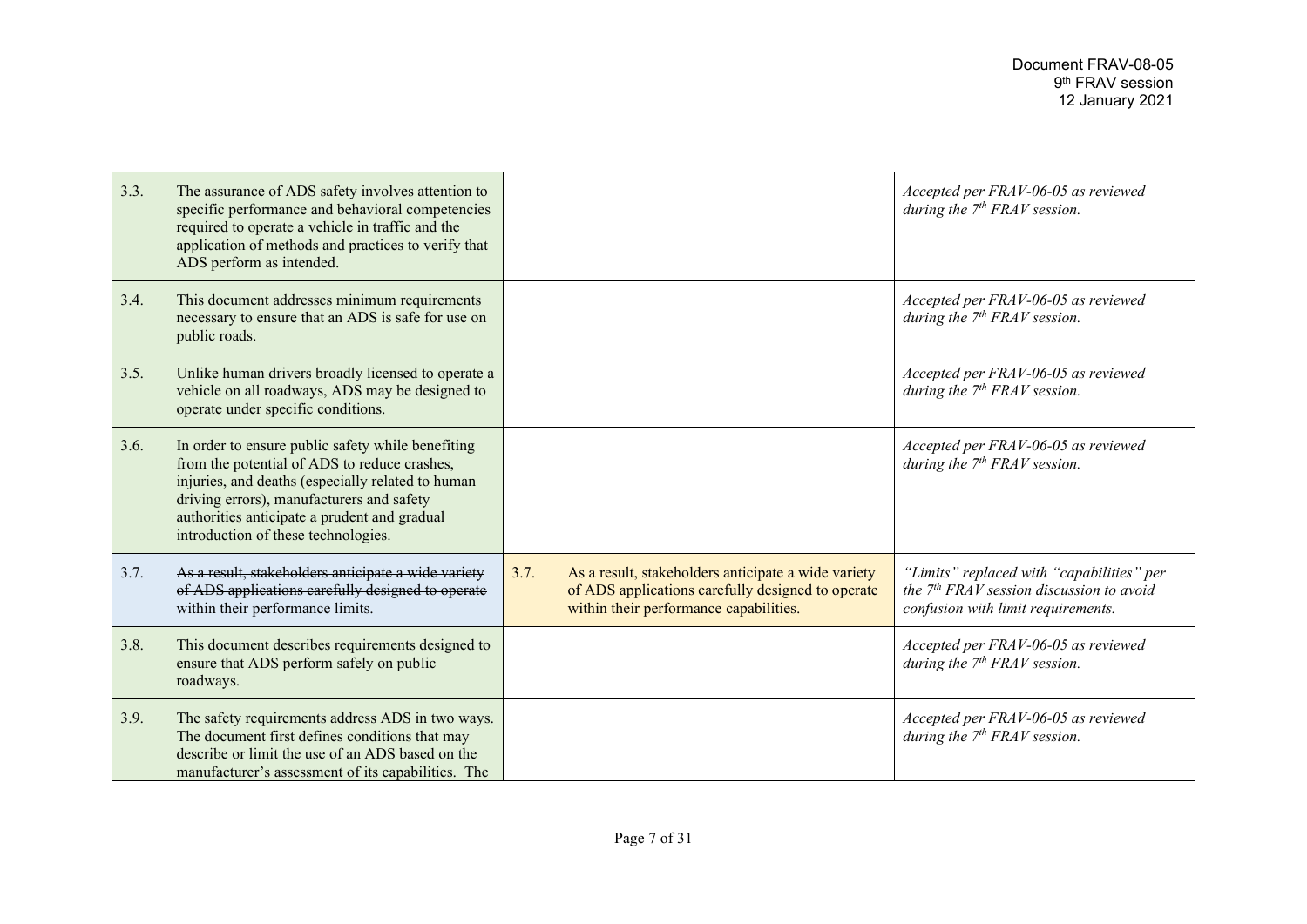|       | document then describes minimum performance<br>requirements to ensure safe use of ADS.                                                                                                                                                                                                              |                                                                                                                                                                                                                                                                       |
|-------|-----------------------------------------------------------------------------------------------------------------------------------------------------------------------------------------------------------------------------------------------------------------------------------------------------|-----------------------------------------------------------------------------------------------------------------------------------------------------------------------------------------------------------------------------------------------------------------------|
| 3.10. | The performance requirements apply to ADS<br>regardless of their individual configurations. The<br>definition of conditions that may impact<br>performance requires manufacturers to fully<br>describe the intended uses and limitations of an<br>individual ADS.                                   | Accepted per FRAV-06-05 as reviewed<br>during the $7th FRAV$ session.                                                                                                                                                                                                 |
| 3.11. | In combination, the ADS descriptions and the<br>ADS performance requirements ensure that each<br>ADS can be assessed for safe operation.                                                                                                                                                            | Accepted per FRAV-06-05 as reviewed<br>during the $7th FRAV$ session.                                                                                                                                                                                                 |
| 3.12. | These safety requirements for ADS descriptions<br>and performance are designed to enable the<br>validation of ADS safety prior to their introduction<br>on the market.                                                                                                                              | Accepted per FRAV-06-05 as reviewed<br>during the $7th FRAV$ session.                                                                                                                                                                                                 |
| 3.13. | The safety of an ADS may be considered from five<br>fundamental perspectives:<br>ADS should drive safely.<br>ADS should interact safely with the user.<br>ADS should manage safety-critical situations.<br>ADS should safely manage failure modes.<br>ADS should maintain a safe operational state. | The initial points were accepted per FRAV-<br>06-05 as reviewed during the $7th FRAV$<br>session. The proposal is to expand the text to<br>provide additional context for understanding<br>the scope and purpose of requirements to be<br>elaborated under each item. |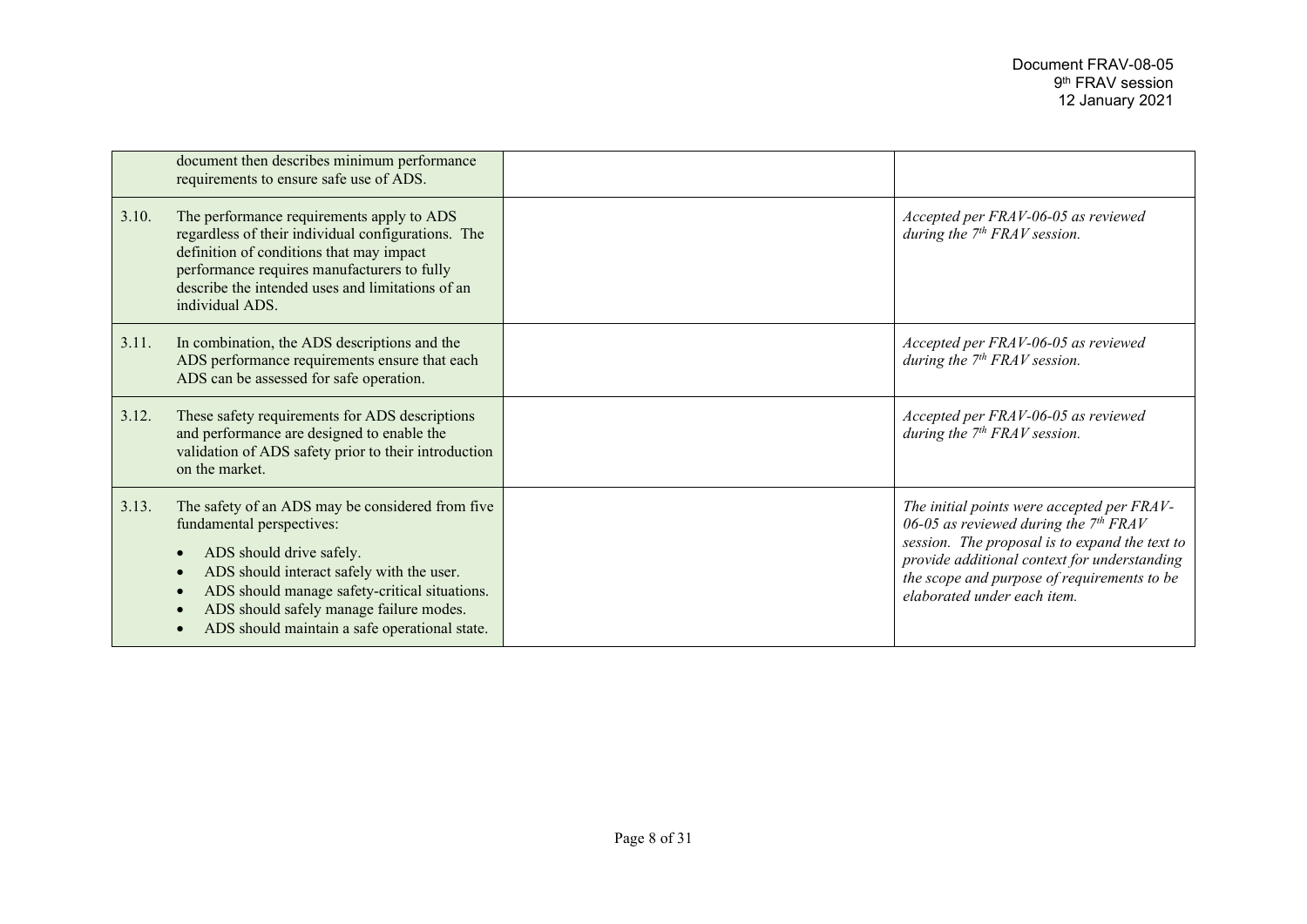| 3.13.1. The ADS should drive safely.                  | 4.13.1.   | The ADS should drive safely. In performing the<br>entire DDT, the ADS assumes the role of the<br>vehicle driver. Under this perspective, the ADS<br>should fulfill the same maxims taught to human<br>drivers such as to respect traffic rules, to share<br>the road, to signal intentions, and to expect the<br>unexpected. The performance requirements<br>should ensure ADS driving behaviors consistent<br>with good driving practices, including aspects<br>that may be specific to the ADS as the driver of<br>the vehicle. |                                                                                                                                                                                                              |
|-------------------------------------------------------|-----------|-----------------------------------------------------------------------------------------------------------------------------------------------------------------------------------------------------------------------------------------------------------------------------------------------------------------------------------------------------------------------------------------------------------------------------------------------------------------------------------------------------------------------------------|--------------------------------------------------------------------------------------------------------------------------------------------------------------------------------------------------------------|
| 3.13.2. The ADS should interact safely with the user. | 4.13.2.   | The ADS should interact safely with the user.<br>ADS are intended for human use. ADS safety<br>requirements should ensure accurate user<br>understanding of the ADS (capabilities and<br>limitations), user appreciation of her or his roles<br>and responsibilities, and the safety of transitions<br>of control between the ADS and the user.                                                                                                                                                                                   | This text is based on the proposal of the<br>Netherlands (with input from Leeds<br>University and Canada) in FRAV-08-10.<br>The proposed text has been modified for<br>clarity and textual consistency.      |
|                                                       |           | 4.13.2.1. ADS users do not correspond to a uniform<br>profile but exhibit diverse characteristics across a<br>spectrum of behaviors (abilities, limitations,<br>understanding, experience, alertness, etc.). To<br>understand the ADS, each user forms a mental<br>model of its operation and use. One of the<br>challenges is to safely accommodate the full<br>spectrum of ADS users in order to ensure<br>predictable interactions and a more error-tolerant<br>system.                                                        |                                                                                                                                                                                                              |
|                                                       | 4.13.2.2. | Commonality across user interfaces and system<br>responses, including in transitions of control,<br>enables users to form reliable mental models<br>applicable to any ADS. This commonality<br>curtails learning curves and promotes correct                                                                                                                                                                                                                                                                                      | "Commonality" taken from the Leeds<br>University chat response to OICA: "The<br>GEAR 2030 Final Report used the term<br>"commonality" of HMI, in order not to<br>suggest any complete harmonisation. So yes, |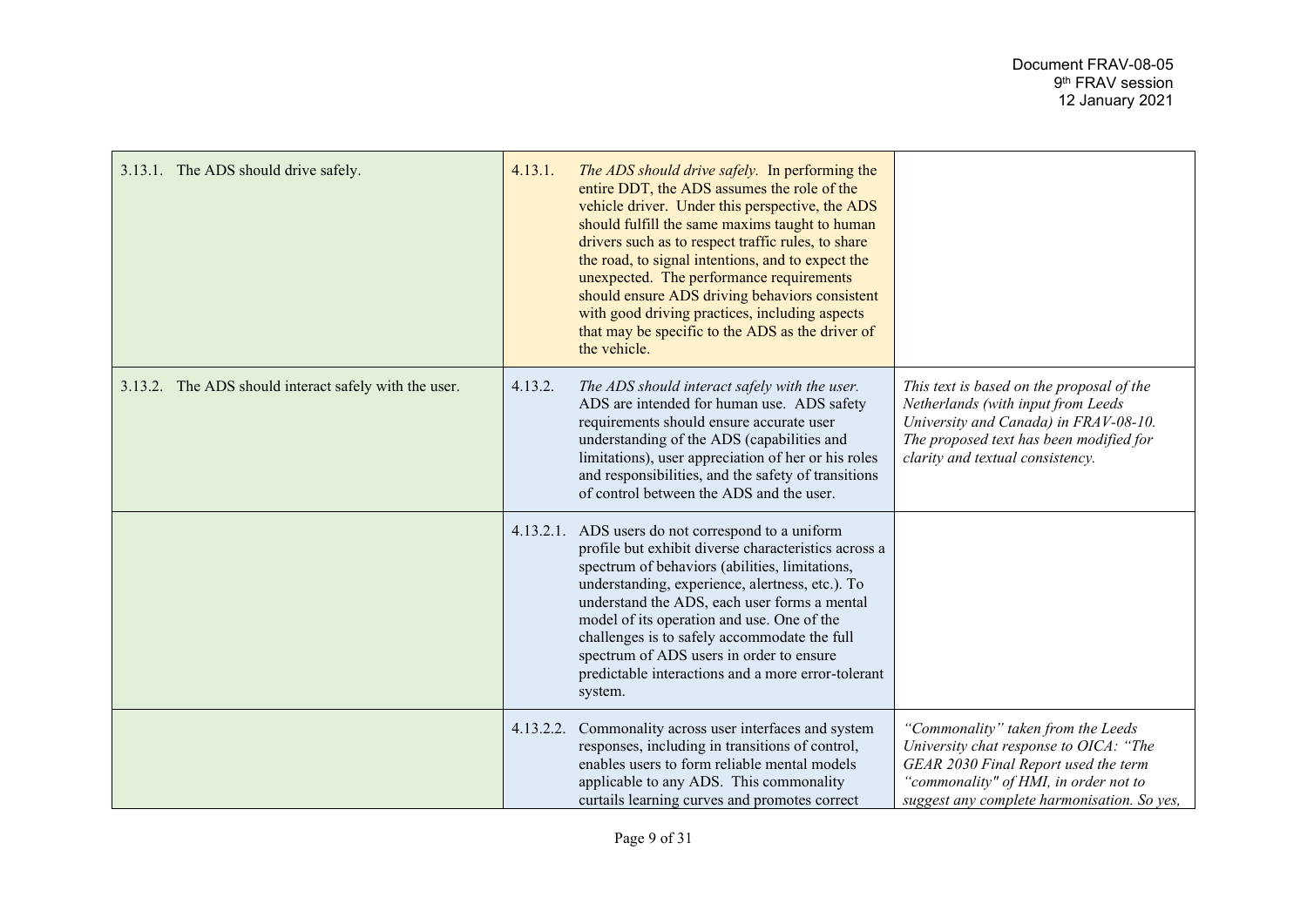|                                                           | ADS use (while also facilitating user education).<br>As with today's vehicle controls, the users'<br>mental models based on such commonality<br>enable correct understanding of any ADS<br>without a need to learn a new model for each<br>ADS configuration.                                                                                                                                                                                                                                                                                                                                                                                                                                                                                   | there needs to be some flexibility to allow for<br>OEM differentiation and to permit<br>innovations, but the basic operation of the<br>HMI does need to be harmonised for the<br>reasons suggested. The analogy is with the<br>controls and dashboard ot today's vehicles. |
|-----------------------------------------------------------|-------------------------------------------------------------------------------------------------------------------------------------------------------------------------------------------------------------------------------------------------------------------------------------------------------------------------------------------------------------------------------------------------------------------------------------------------------------------------------------------------------------------------------------------------------------------------------------------------------------------------------------------------------------------------------------------------------------------------------------------------|----------------------------------------------------------------------------------------------------------------------------------------------------------------------------------------------------------------------------------------------------------------------------|
|                                                           | 4.13.2.3. ADS use involves interactions including, but not<br>necessarily limited to communication of<br>information and transitions of vehicle control. In<br>order to fulfill his/her roles, the user should have<br>information about the ADS status, its operation,<br>its intentions and the expected user<br>responsibilities. Transitions of control may<br>occur under diverse conditions involving<br>different degrees of cooperation and possible<br>fallback options to ensure safety. The user<br>interface needs to ensure proper user inputs and<br>feedback to facilitate correct use of the ADS and<br>safeguard against misuse or user error.                                                                                 |                                                                                                                                                                                                                                                                            |
| 3.13.3. The ADS should manage safety-critical situations. | The ADS should manage safety-critical situations.<br>4.13.3.<br>Driving involves the assessment of risks and<br>responses to those risks, often involving degrees of<br>uncertainty. A driver cannot control the actions of<br>other road users or the conditions of the road<br>environment. Situations may arise that require a<br>driver to take evasive action. An unexpected<br>condition may require a period of ADS and user<br>cooperation or mutual support to complete a<br>transition of control. A fallback-ready user may<br>be unavailable. The ADS vehicle may be subject<br>to a collision caused by another road user. While<br>performing the DDT (or even part of the DDT<br>during a transition of control), the ADS should |                                                                                                                                                                                                                                                                            |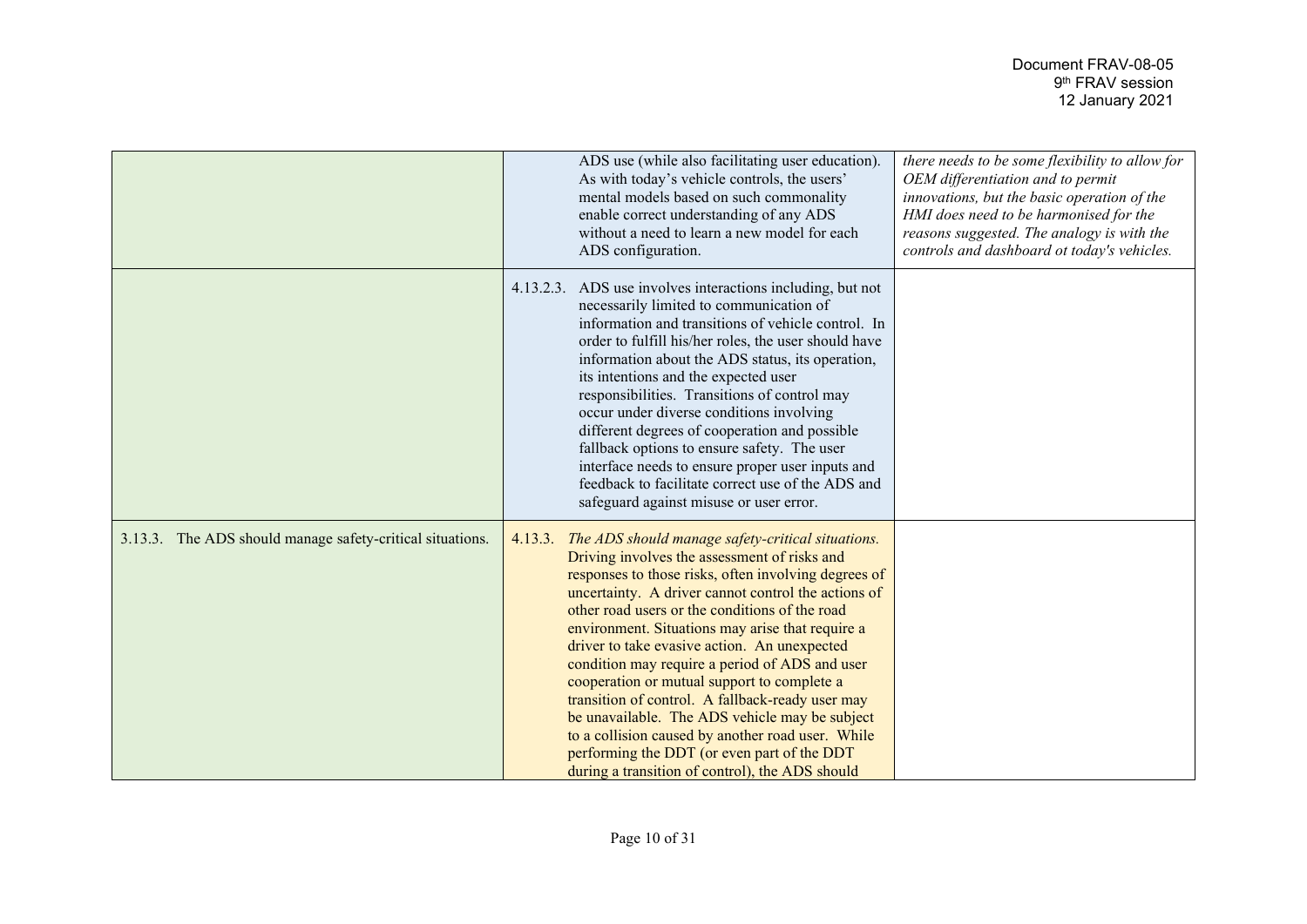|                                                     | manage responses to such safety-critical<br>conditions to avoid and/or mitigate risks.                                                                                                                                                                                                                                                                                                                                                                                                                                                |  |
|-----------------------------------------------------|---------------------------------------------------------------------------------------------------------------------------------------------------------------------------------------------------------------------------------------------------------------------------------------------------------------------------------------------------------------------------------------------------------------------------------------------------------------------------------------------------------------------------------------|--|
| 3.13.4. The ADS should safely manage failure modes. | 4.13.4. The ADS should safely manage failure modes. A<br>condition, such as an internal malfunction or<br>damage to a component, may render an ADS<br>operationally unsafe. The ADS should detect and<br>respond to such conditions. ADS may also have<br>diverse strategies and capabilities to safely permit<br>continued operation in the presence of a failure.<br>This perspective aims to ensure that failures<br>specific to the functioning of ADS hardware and<br>software do not result in unreasonable risks to<br>safety. |  |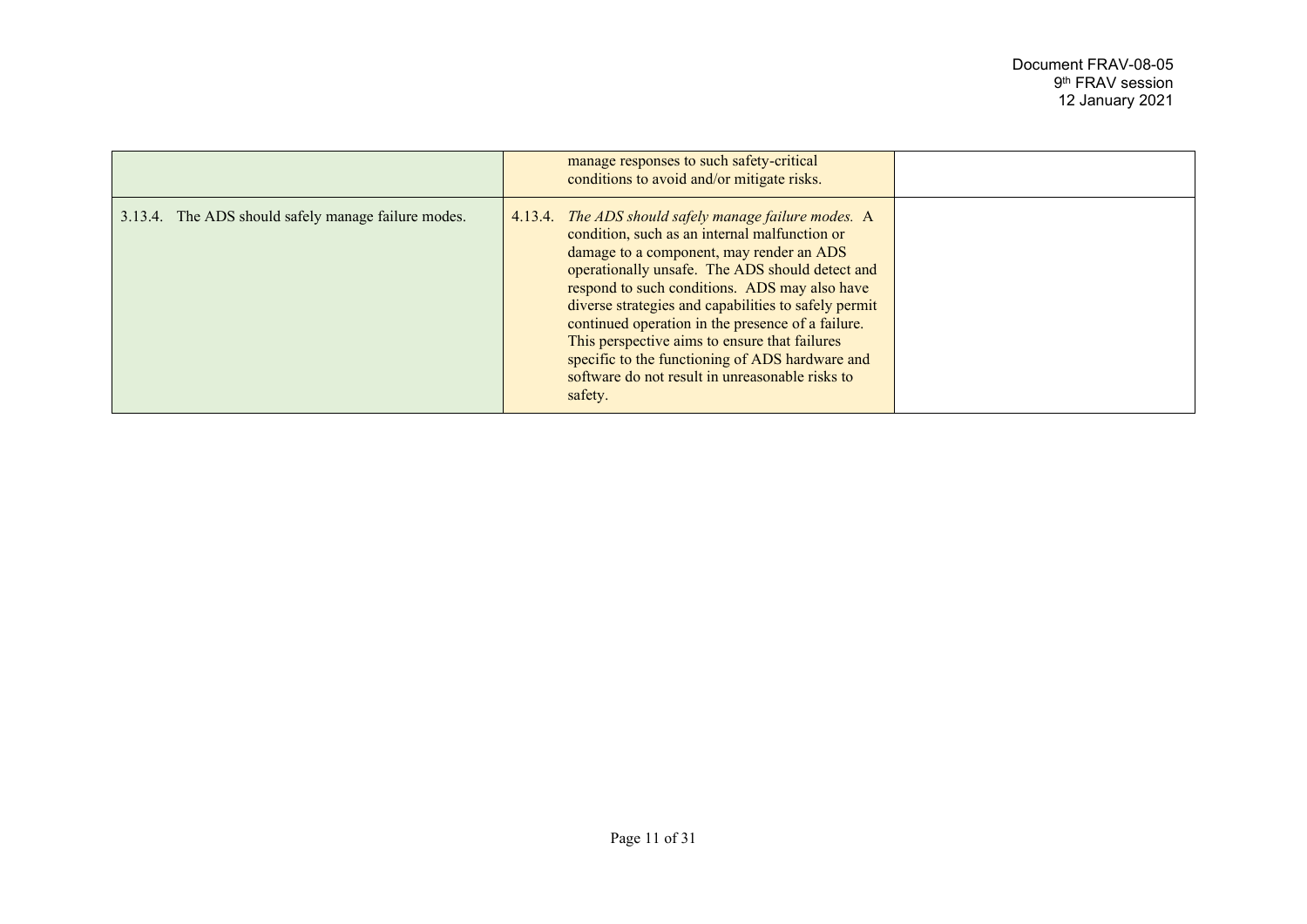| 3.13.5 | The ADS should maintain a safe operational state. | 4.13.5 The ADS should maintain a safe operational state.<br>As a software-driven system, an ADS may be<br>impacted for better or for worse by the evolution<br>of technologies. Motor vehicles may remain in<br>use for two decades or more which requires<br>attention to ensure that the ADS remains<br>operationally safe throughout the useful life of the<br>vehicle. This perspective aims to address ADS<br>responses to external factors that may arise during<br>the useful life of the ADS vehicle, including<br>verification of its operational state pursuant to a<br>collision, vulnerabilities that may arise with<br>technological changes, and obsolescence. |  |
|--------|---------------------------------------------------|------------------------------------------------------------------------------------------------------------------------------------------------------------------------------------------------------------------------------------------------------------------------------------------------------------------------------------------------------------------------------------------------------------------------------------------------------------------------------------------------------------------------------------------------------------------------------------------------------------------------------------------------------------------------------|--|
|        |                                                   |                                                                                                                                                                                                                                                                                                                                                                                                                                                                                                                                                                                                                                                                              |  |

| 4.   | <b>Operational Design Domain (ODD)</b>                                                                                                                                                          |  |
|------|-------------------------------------------------------------------------------------------------------------------------------------------------------------------------------------------------|--|
| 4.1. | This chapter concerns the description of an<br>Operational Design Domain (ODD).                                                                                                                 |  |
| 4.2. | For the assessment of vehicle safety, the vehicle<br>manufacturer should describe the ODD of each<br>ADS feature available on the vehicle in accordance<br>with the provisions of this chapter. |  |
| 4.3. | The purpose of an ODD description is to inform<br>determinations on the requirements and scenarios<br>applicable to an ADS feature.                                                             |  |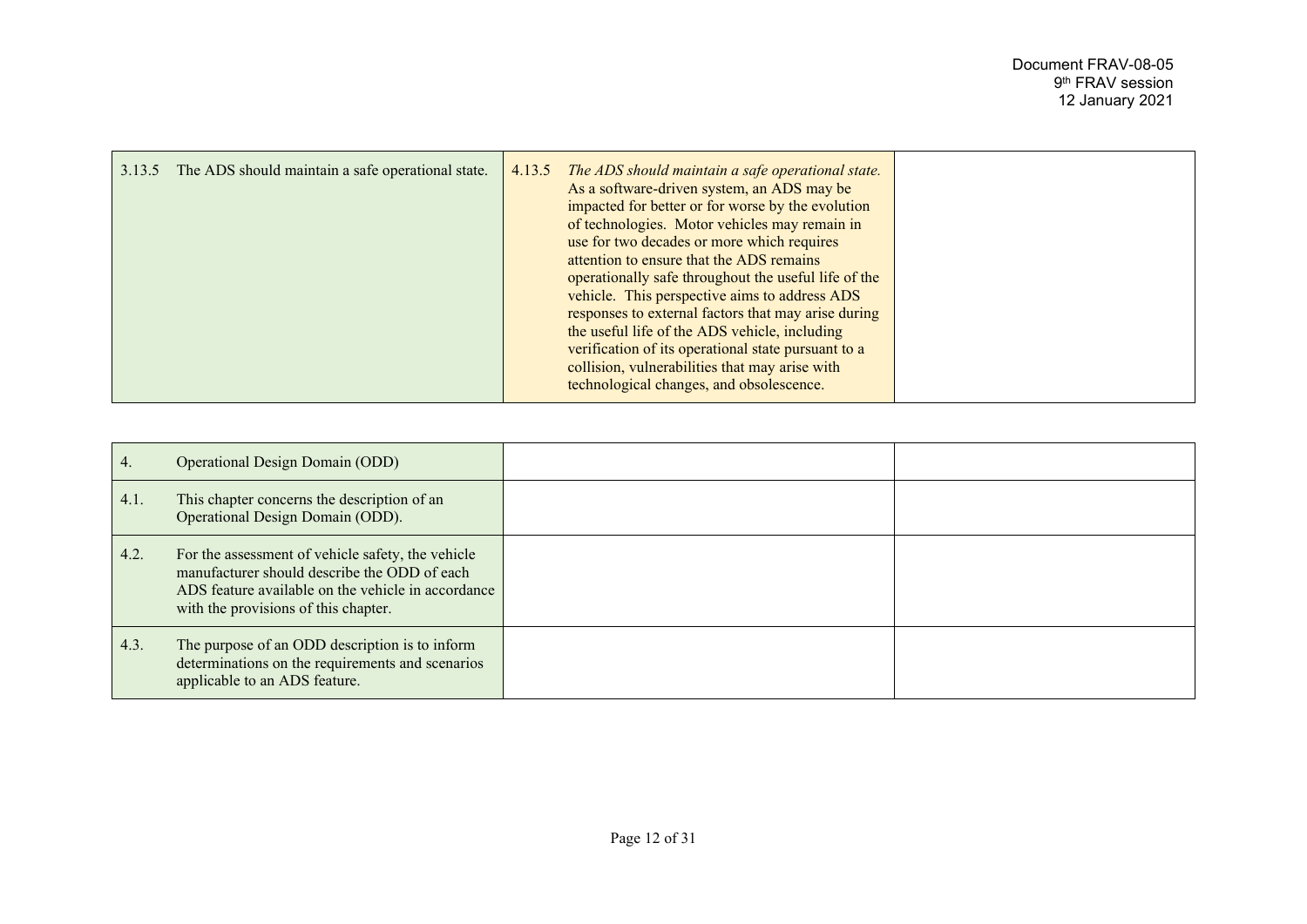| 5.4.   | The ODD description shall include (at a<br>$minimum)$ :                                                                                                                         | FRAV has agreed to consider requirements<br>for the content of an ODD description during<br>the course of drafting proposals for<br>functional requirements. As noted above, the<br>ODD description should be aligned with the<br>requirements in a manner that facilitates<br>decisions on which requirements are<br>applicable to a given ADS. |
|--------|---------------------------------------------------------------------------------------------------------------------------------------------------------------------------------|--------------------------------------------------------------------------------------------------------------------------------------------------------------------------------------------------------------------------------------------------------------------------------------------------------------------------------------------------|
| 5.4.1. | Roadway types [Road conditions]<br>(motorways/expressways, general roads, number<br>of lanes, existence of lane marks, roads dedicated<br>to automated driving vehicles, etc.)] | Not addressed in this document.                                                                                                                                                                                                                                                                                                                  |
| 5.4.2. | Geographic area [Geographical area (urban and<br>mountainous areas, geofence setting, etc.)]                                                                                    | Not addressed in this document.                                                                                                                                                                                                                                                                                                                  |
| 5.4.3. | Speed range                                                                                                                                                                     | Not addressed in this document.                                                                                                                                                                                                                                                                                                                  |
| 5.4.4. | Environmental conditions [Environmental<br>conditions (weather, night-time limitations, etc.)]                                                                                  | Not addressed in this document.                                                                                                                                                                                                                                                                                                                  |
| 5.4.5. | V2X dependencies (e.g., dependence on<br>connectivity and availability of vehicle,<br>infrastructure or other external sources of data)                                         | Not addressed in this document.                                                                                                                                                                                                                                                                                                                  |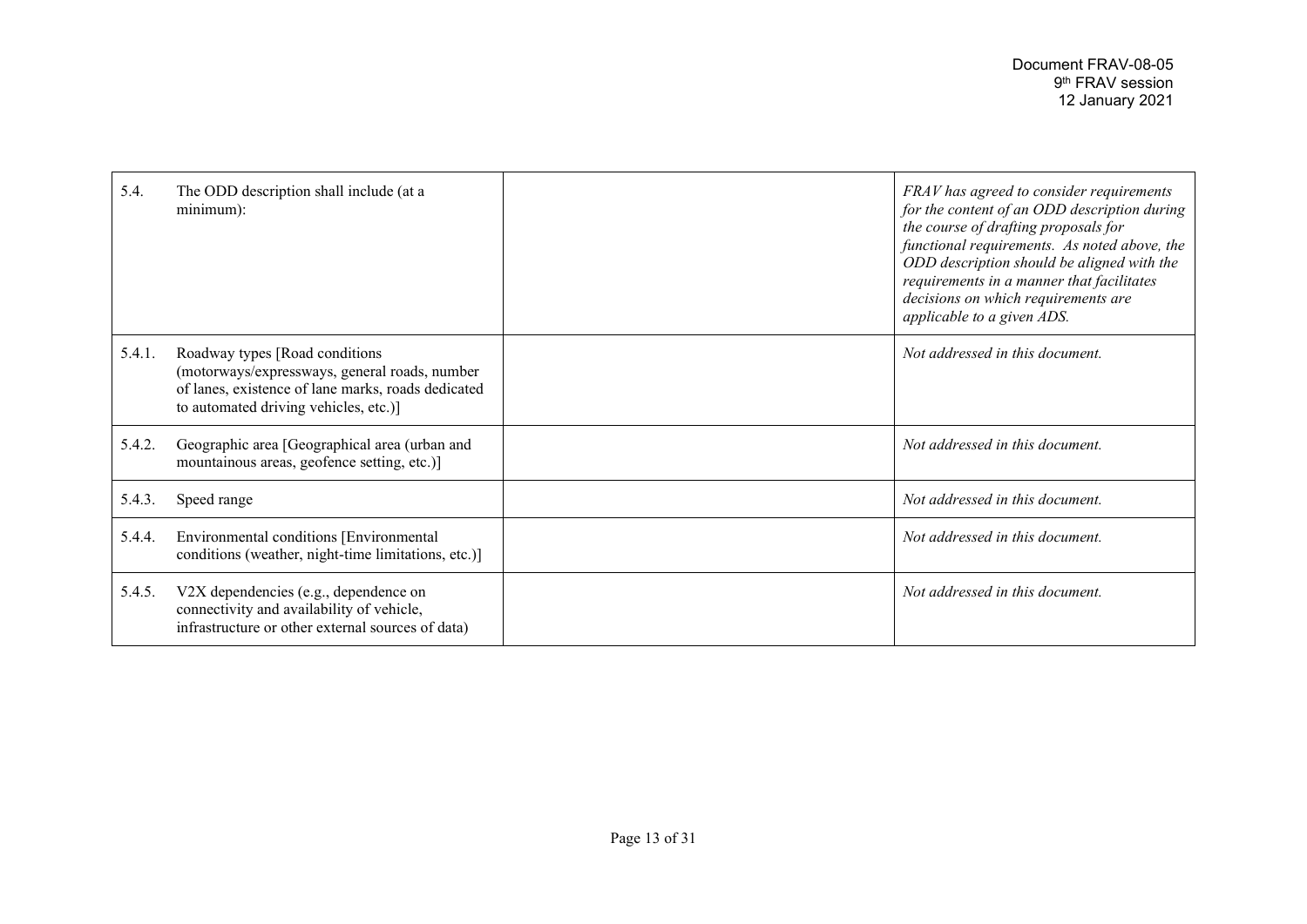| Other constraints [Other conditions that must be<br>5.4.6.<br>fulfilled for the safe operation of the ADS.] | Not addressed in this document. FRAV notes<br>the proposal from China to define "ODC" as<br>a broader level of design constraints than<br>covered by ODD. FRAV has agreed in<br>principle that ODD refers to ambient<br>conditions (i.e., conditions surrounding the<br>vehicle). FRAV has agreed that other design<br>constraints (such as reliance on the user to<br>fulfill safety-critical roles outside the ADS<br>capabilities) may be relevant to<br>manufacturer descriptions of an ADS. FRAV<br>has agreed to further consider the structure<br>and content of this chapter once the group<br>has a better understanding and consensus on<br>the items that should be covered by the ADS<br>descriptions. |
|-------------------------------------------------------------------------------------------------------------|--------------------------------------------------------------------------------------------------------------------------------------------------------------------------------------------------------------------------------------------------------------------------------------------------------------------------------------------------------------------------------------------------------------------------------------------------------------------------------------------------------------------------------------------------------------------------------------------------------------------------------------------------------------------------------------------------------------------|
|-------------------------------------------------------------------------------------------------------------|--------------------------------------------------------------------------------------------------------------------------------------------------------------------------------------------------------------------------------------------------------------------------------------------------------------------------------------------------------------------------------------------------------------------------------------------------------------------------------------------------------------------------------------------------------------------------------------------------------------------------------------------------------------------------------------------------------------------|

| 5.     | ADS Performance Requirements                                                                                                        | Currently 40 subtopics under the five<br>starting points. |
|--------|-------------------------------------------------------------------------------------------------------------------------------------|-----------------------------------------------------------|
| 5.1.   | The ADS should drive safely.                                                                                                        |                                                           |
| 5.1.1. | The ADS should perform the entire Dynamic<br>Driving Task.                                                                          |                                                           |
|        | 5.1.1.1. The ADS should control the longitudinal and<br>lateral motion of the vehicle.                                              |                                                           |
|        | 5.1.1.2. The ADS should recognize the ODD conditions<br>and boundaries of the ODD of its feature(s).                                |                                                           |
|        | 5.1.1.3. The ADS should detect, recognize, classify, and<br>prepare to respond to objects and events in the<br>traffic environment. |                                                           |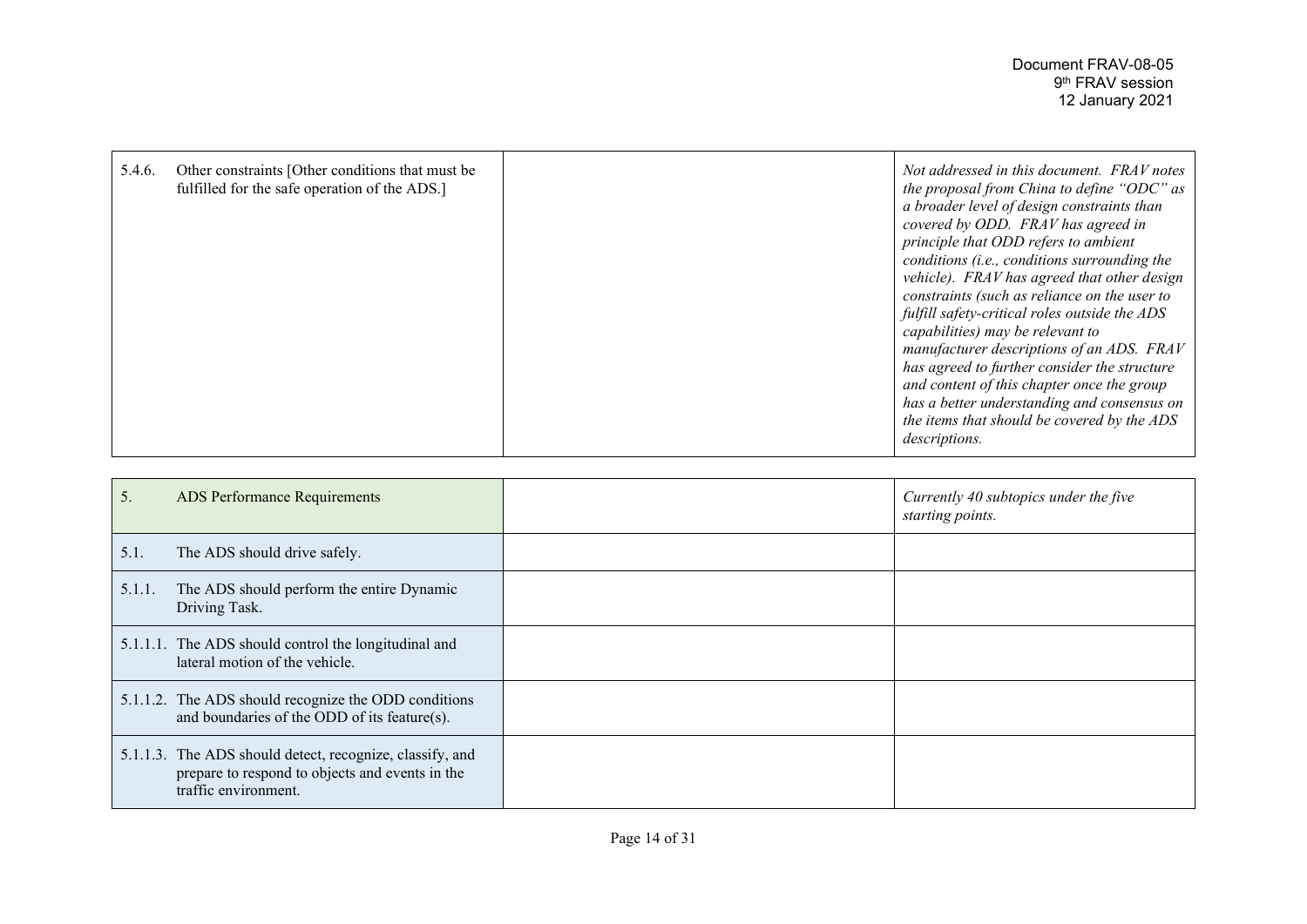| 5.1.2. | The ADS should respect traffic rules.                                                                    |                                                                      |
|--------|----------------------------------------------------------------------------------------------------------|----------------------------------------------------------------------|
| 5.1.3. | The ADS should interact safely with other road<br>users.                                                 |                                                                      |
| 5.1.4. | The ADS should adapt its behavior in line with<br>safety risks.                                          |                                                                      |
| 5.1.5. | The ADS should adapt its behavior to the<br>surrounding traffic conditions.                              |                                                                      |
|        | 5.1.5.1. The ADS driving behavior should not disrupt the<br>flow of traffic.                             | Proposed by JRC related to the discussions<br>on "string stability". |
| 5.1.6. | The ADS behavior should not be the critical factor<br>in the causation of a collision.                   |                                                                      |
| 5.2.   | ADS should interact safely with the user.                                                                | Harmonized                                                           |
| 5.2.1. | Activation of an ADS feature should only be<br>possible when the conditions of its ODD have<br>been met. |                                                                      |
| 5.2.2. | The ADS should signal when conditions indicate a<br>probable ODD exit.                                   |                                                                      |
| 5.2.3. | The user should be permitted to override the ADS<br>to assume full control over the vehicle.             |                                                                      |
| 5.2.4. | The ADS should safely manage transitions of full<br>control to the user.                                 |                                                                      |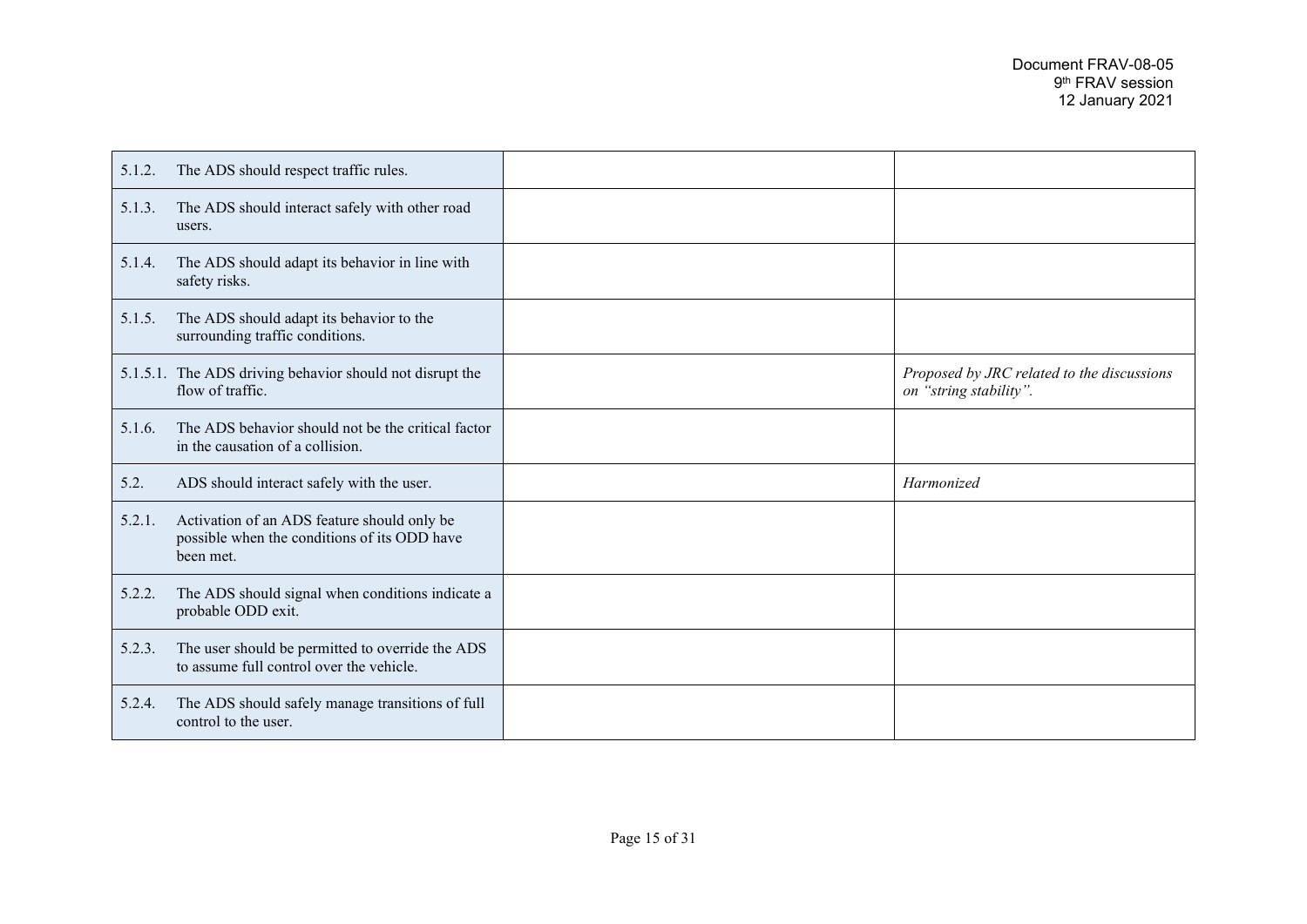|        | 5.2.4.1. Prior to a transition of control to the user, the ADS<br>should verify the availability of the user to assume<br>control. |  |
|--------|------------------------------------------------------------------------------------------------------------------------------------|--|
|        | 5.2.4.2. Pursuant to a transition, the ADS should verify full<br>control of the vehicle by the user prior to<br>deactivation.      |  |
| 5.2.5. | The ADS should tolerate user input errors.                                                                                         |  |
| 5.2.6. | The ADS should provide feedback to the user on<br>its operational status.                                                          |  |
| 5.2.7. | The ADS should warn the user of failures to fulfill<br>user roles and responsibilities.                                            |  |
| 5.2.8. | The user should be provided with information<br>regarding user roles and responsibilities for the<br>safe use of the ADS.          |  |
| 5.3.   | ADS should manage safety-critical situations.                                                                                      |  |
| 5.3.1. | The ADS should recognize and respond to road<br>safety agents.                                                                     |  |
| 5.3.2. | The ADS should mitigate the effects of road<br>hazards.                                                                            |  |
| 5.3.3. | The ADS should execute a safe fallback response<br>as conditions warrant.                                                          |  |
|        | 5.3.3.1. In the absence of a fallback-ready user, the ADS<br>should fall back directly to an MRM.                                  |  |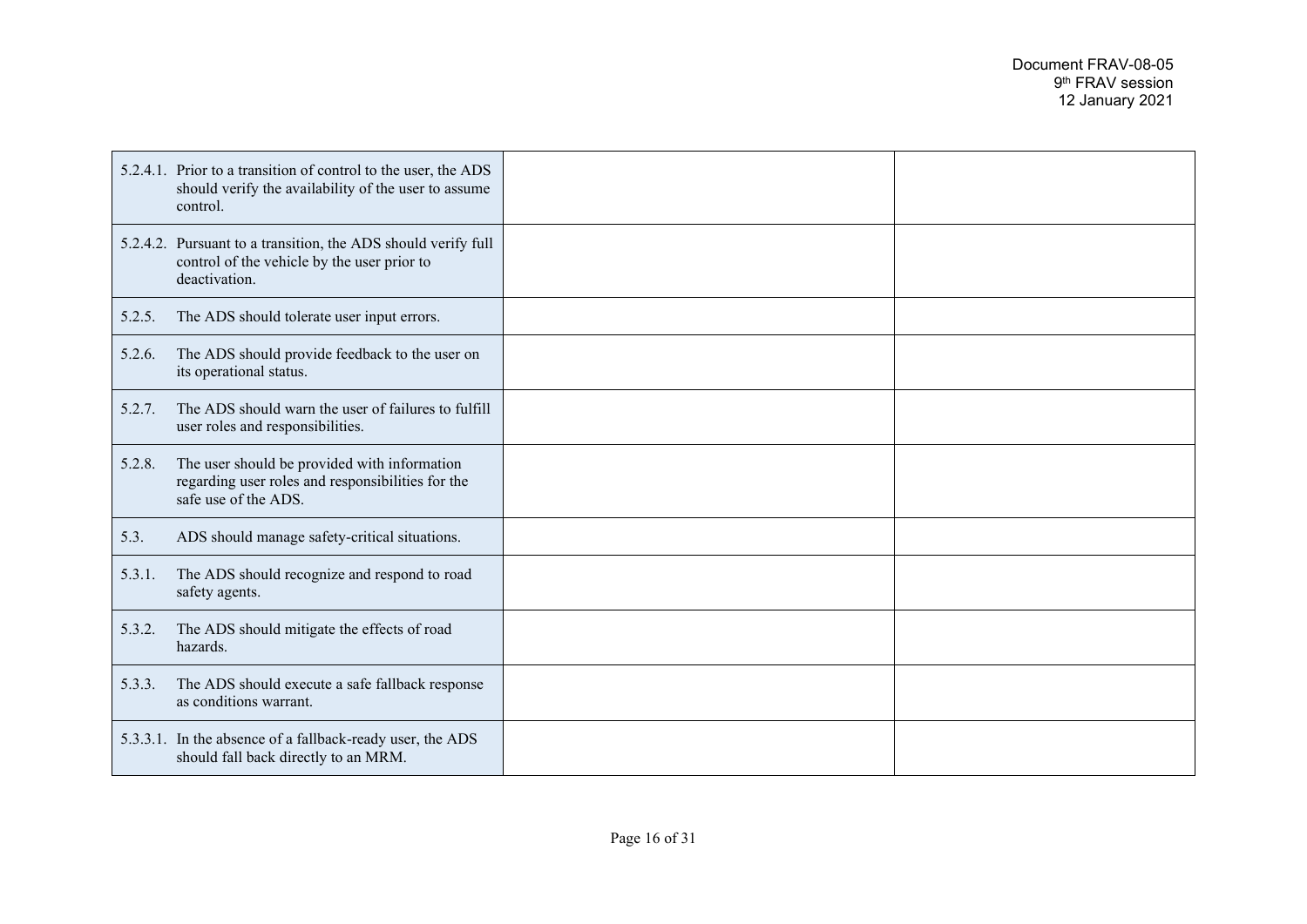|        | 5.3.3.2. The ADS should execute an MRM in the event of<br>a failure in the transition of full control to the user.                                         |  |
|--------|------------------------------------------------------------------------------------------------------------------------------------------------------------|--|
|        | 5.3.3.3. Pursuant to an MRM, the ADS should place the<br>vehicle in a Minimal Risk Condition prior to<br>deactivation.                                     |  |
|        | 5.3.3.4. The ADS should signal an MRM.                                                                                                                     |  |
| 5.3.5. | ADS vehicles that may operate without a user-in-<br>charge should provide means for occupant<br>communication with a remote operator.                      |  |
| 5.3.6. | The ADS should safely manage short-duration<br>transitions between ODD.                                                                                    |  |
| 5.3.7. | Upon completion of an MRM, the user may be<br>permitted to assume control of the vehicle.                                                                  |  |
| 5.3.8. | Pursuant to a collision, the ADS should stop the<br>vehicle and deactivate.                                                                                |  |
| 5.4.   | ADS should safely manage failure modes.                                                                                                                    |  |
| 5.4.1. | The ADS should detect system malfunctions and<br>abnormalities.                                                                                            |  |
| 5.4.2. | The ADS should execute a safe fallback response<br>upon detection of a failure that compromises<br>performance of the DDT.                                 |  |
| 5.4.3. | Provided a failure does not compromise ADS<br>performance of the entire DDT, the ADS should<br>respond safely to the presence of a fault in the<br>system. |  |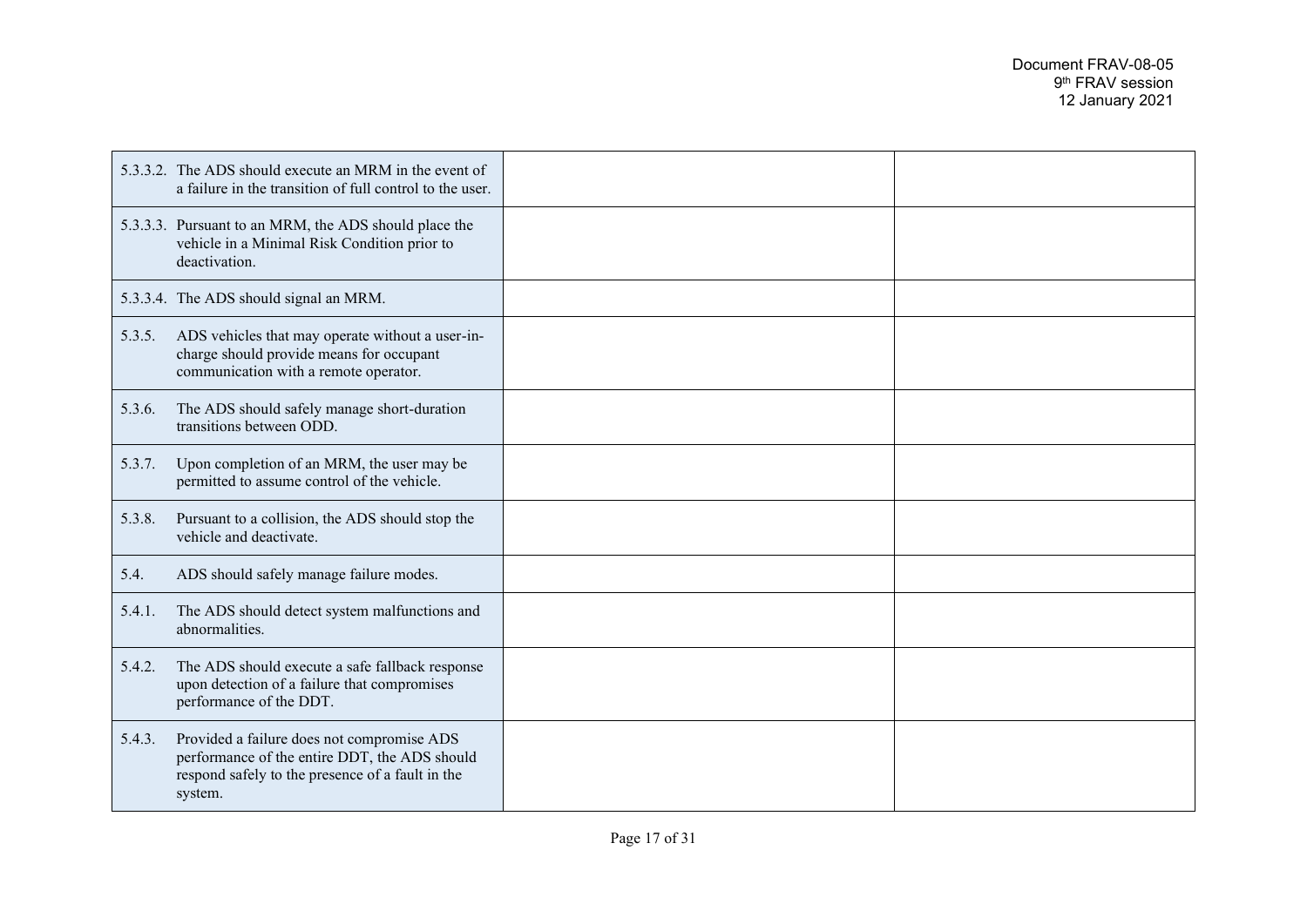| 5.4.4. | The ADS should signal faults and resulting<br>operational status.                                                                                                                         |     |
|--------|-------------------------------------------------------------------------------------------------------------------------------------------------------------------------------------------|-----|
| 5.5.   | ADS should ensure a safe operational state.                                                                                                                                               |     |
| 5.5.1. | The ADS should be permanently disabled in the<br>event of obsolescence.                                                                                                                   |     |
| 5.5.2. | Pursuant to a collision and/or a failure detected in<br>DDT-related functions, ADS activation should not<br>be possible until the safe operational state of the<br>ADS has been verified. |     |
| 5.5.3. | The ADS should signal required system<br>maintenance to the user.                                                                                                                         |     |
| 5.5.4. | The ADS should be accessible for the purposes of<br>maintenance and repair to authorized persons.                                                                                         |     |
| 5.5.5. | ADS safety should be ensured in the event of<br>discontinued production/support/maintenance.                                                                                              | JRC |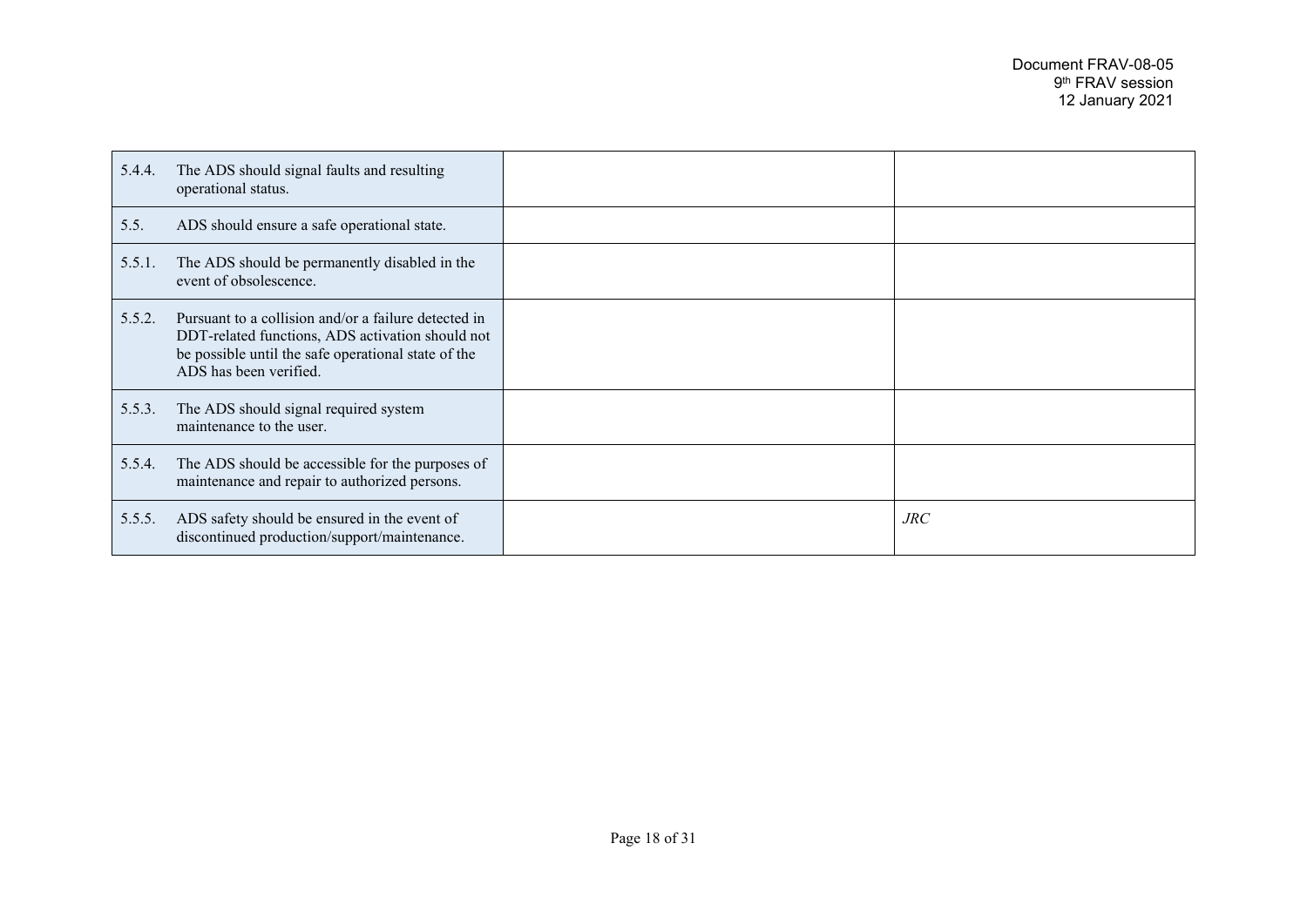## **⸺NO CHANGES HAVE BEEN MADE FROM THE PREVIOUS VERSION AFTER THIS POINT⸺**

*FRAV has begun a review of proposals for safety requirements collected from across its stakeholder group (shown below). These proposals have been consolidated and tentatively categorized in document FRAV-07-10.* FRAV has begun a process to describe the intent of these proposals in accordance with the safety perspectives described *under paragraph 4.13. above. The outcomes of this process will be reflected in an updated version of document FRAV-06-04. Following FRAV consideration of this revised document, the outcomes will be transposed into Document 5, especially under section 5 concerning ADS performance requirements. FRAV will pursue an iterative process to derive safety requirements from this elaboration of the initial perspectives (aka, starting points) to reach optimal levels of detail to enable the assessment of an ADS. Simultaneously, FRAV will identify ODD conditions relevant to the performance requirements for inclusion under section 4 concerning ODD. These conditions will be elaborated to provide measurable/verifiable descriptions and structured to facilitate public understanding of ADS uses and limitations and to provide a basis for assessment of an individual ADS with regard to the safety requirements.*

| 4.1. | It is necessary to clearly define the split in                                                                                                                                                                                                                                                                                                                                                                                                                                                                                                                                                                                 | Not addressed in this document. |
|------|--------------------------------------------------------------------------------------------------------------------------------------------------------------------------------------------------------------------------------------------------------------------------------------------------------------------------------------------------------------------------------------------------------------------------------------------------------------------------------------------------------------------------------------------------------------------------------------------------------------------------------|---------------------------------|
| 4.2. | responsibilities between the driver and the ADS.<br>When in automated mode, the<br>automated/autonomous vehicle should be free of<br>unreasonable safety risks to the driver and other<br>road users and ensure compliance with road traffic<br>regulations. This level of safety implies that an<br>automated/autonomous vehicle shall not cause any<br>non-tolerable risk [introduce unreasonable risks],<br>meaning that automated/autonomous vehicle<br>systems, while in automated mode, shall not cause<br>any traffic accidents [incidents/events] resulting in<br>[destruction of property,] injury or death that were | Not addressed in this document. |
|      | reasonably foreseeable and preventable.                                                                                                                                                                                                                                                                                                                                                                                                                                                                                                                                                                                        |                                 |
| 4.3. | In terms of its alignment with the NATM<br>structure, System Safety is closely associated with<br>the Audit phase(s) under development by VMAD<br>where manufacturer documentation provides a<br>basis for an assessment of vehicle system design<br>safety and safe performance across traffic<br>scenarios applicable to the vehicle.                                                                                                                                                                                                                                                                                        | Not addressed in this document. |
| 4.4. | Requirements under consideration include:                                                                                                                                                                                                                                                                                                                                                                                                                                                                                                                                                                                      | Not addressed in this document. |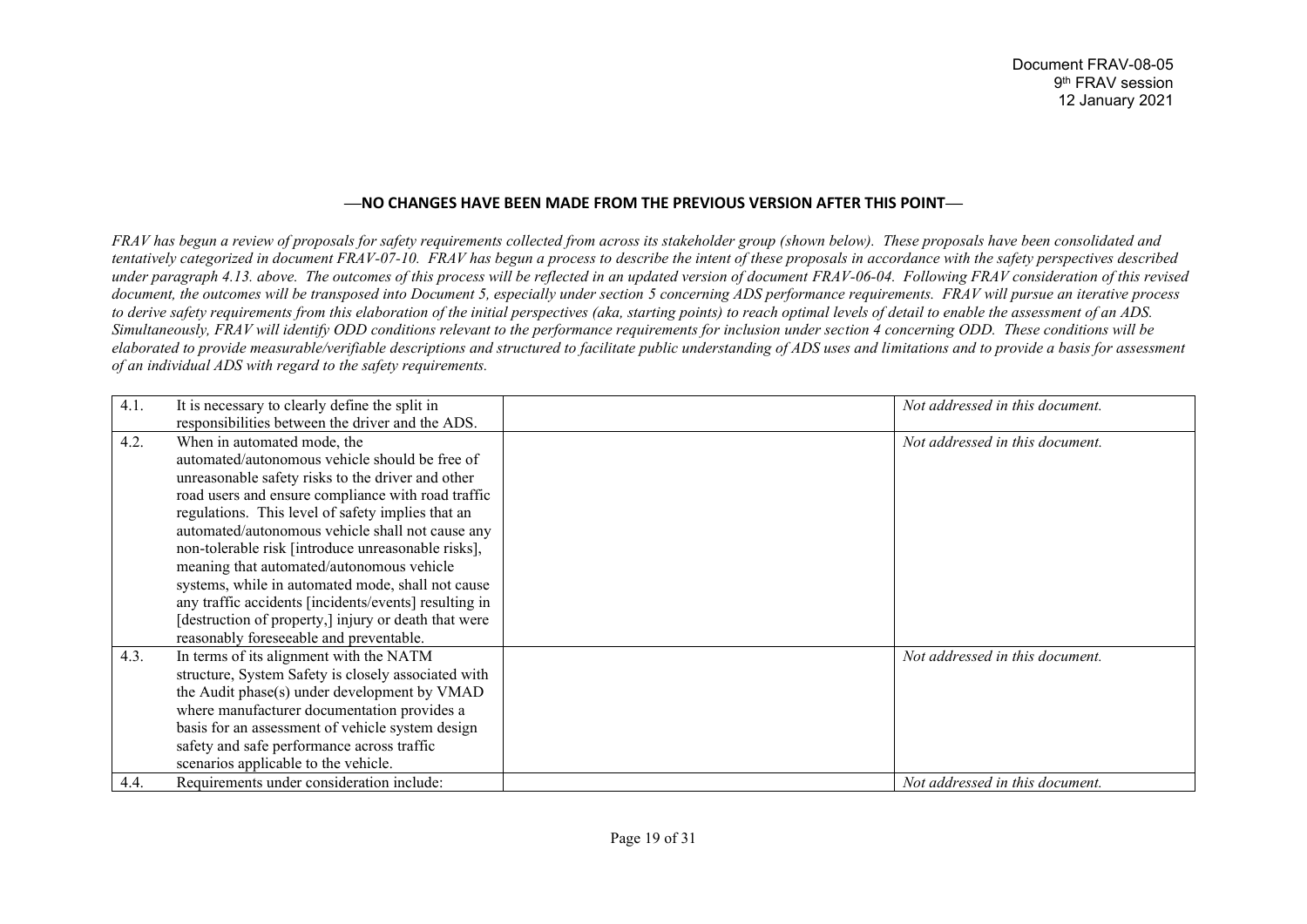| 4.4.1. | The Automated Driving System (ADS) shall react<br>to unforeseen situations in a way that minimizes<br>risk.                                                                                                                                                                                                                                             | Not addressed in this document. |
|--------|---------------------------------------------------------------------------------------------------------------------------------------------------------------------------------------------------------------------------------------------------------------------------------------------------------------------------------------------------------|---------------------------------|
| 4.4.2. | The vehicle shall demonstrate adequate mitigation<br>of risks (e.g. approaching ODD boundaries), safe<br>driving behavior and good Human Machine<br>Interface.                                                                                                                                                                                          | Not addressed in this document. |
| 4.4.3. | The system shall minimize the risks to vulnerable<br>road users (VRU) in the case of an imminent<br>collision (e.g., hit vehicle instead of VRU)                                                                                                                                                                                                        | Not addressed in this document. |
| 4.4.4. | When in the automated driving mode, the vehicle<br>shall not cause any traffic collision that are<br>rationally [reasonably] foreseeable and<br>preventable. Any avoidable accident shall be<br>avoided.                                                                                                                                                | Not addressed in this document. |
| 4.4.5. | When in automated driving mode, the automated<br>vehicle drives and shall replace the driver for all<br>the driving tasks for all the situations which can be<br>reasonably expected in the ODD.                                                                                                                                                        | Not addressed in this document. |
| 4.4.6. | [The nominal operation of the ADS shall result in<br>equal or safer performance than a human driver.<br>i.e. achieve a neutral or positive risk balance.] [<br>The overall safety target shall be at least as good<br>as manual driving, i.e. P (accident with fatalities)<<br>10-8 /h and P(accident with light or severe<br>injuries) $\leq$ 10-7/h.] | Not addressed in this document. |
| 4.4.7. | Activation and use of the vehicle in automated<br>mode shall only be possible within the boundaries<br>of the automated driving system's operational<br>design domain.                                                                                                                                                                                  | Not addressed in this document. |
| 4.4.8. | If an update renders the system obsolete or<br>otherwise no longer supported, it shall not permit<br>activation                                                                                                                                                                                                                                         | Not addressed in this document. |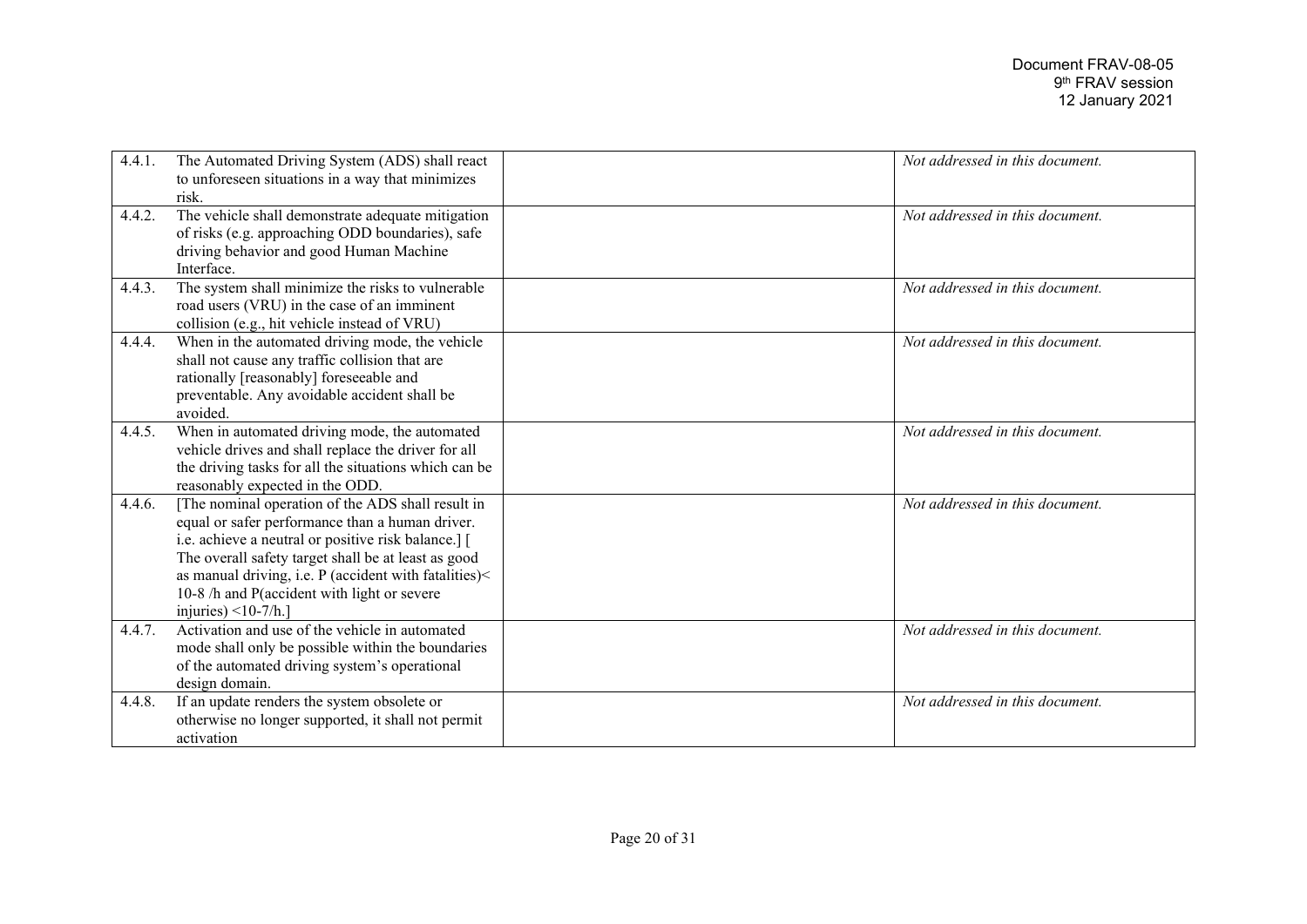| Dynamic behavior in road traffic<br>4.4.9.                                                                                                                                                                                                                                                                                                                                                                                                                                                                                                                                                                            | Not addressed in this document. |
|-----------------------------------------------------------------------------------------------------------------------------------------------------------------------------------------------------------------------------------------------------------------------------------------------------------------------------------------------------------------------------------------------------------------------------------------------------------------------------------------------------------------------------------------------------------------------------------------------------------------------|---------------------------------|
| 4.4.9.1. When in automated driving mode,                                                                                                                                                                                                                                                                                                                                                                                                                                                                                                                                                                              | Not addressed in this document. |
| 4.4.9.1.1. The vehicle shall respond to reasonably<br>foreseeable conditions within its operating<br>environment without causing an event resulting<br>in [destruction of property,] injury or death; [The<br>system shall adapt to the driving conditions<br>(reduce speed on wet/snowy/icy/gravel roads or<br>due to visibility factors, road geometry)] [The<br>system shall anticipate possible collisions and<br>act in a manner to reduce their possibility of<br>occurrence] [The Automated Driving System<br>(ADS) shall not cause any traffic accidents that<br>are reasonably foreseeable and preventable.] | Not addressed in this document. |
| 4.4.9.1.2. The vehicle shall not disrupt the normal flow of<br>traffic [The Automated Driving System (ADS)<br>shall have predictable behavior] [The System<br>shall behave in a way that maintains the safe<br>flow of traffic and is predictable to other road<br>users and "comfortable" to occupants (following<br>distance, lane centering, gradual<br>acceleration/braking/steering, proper signaling)]<br>That Automated Driving System (ADS) shall<br>have predictable behaviour.]                                                                                                                             | Not addressed in this document. |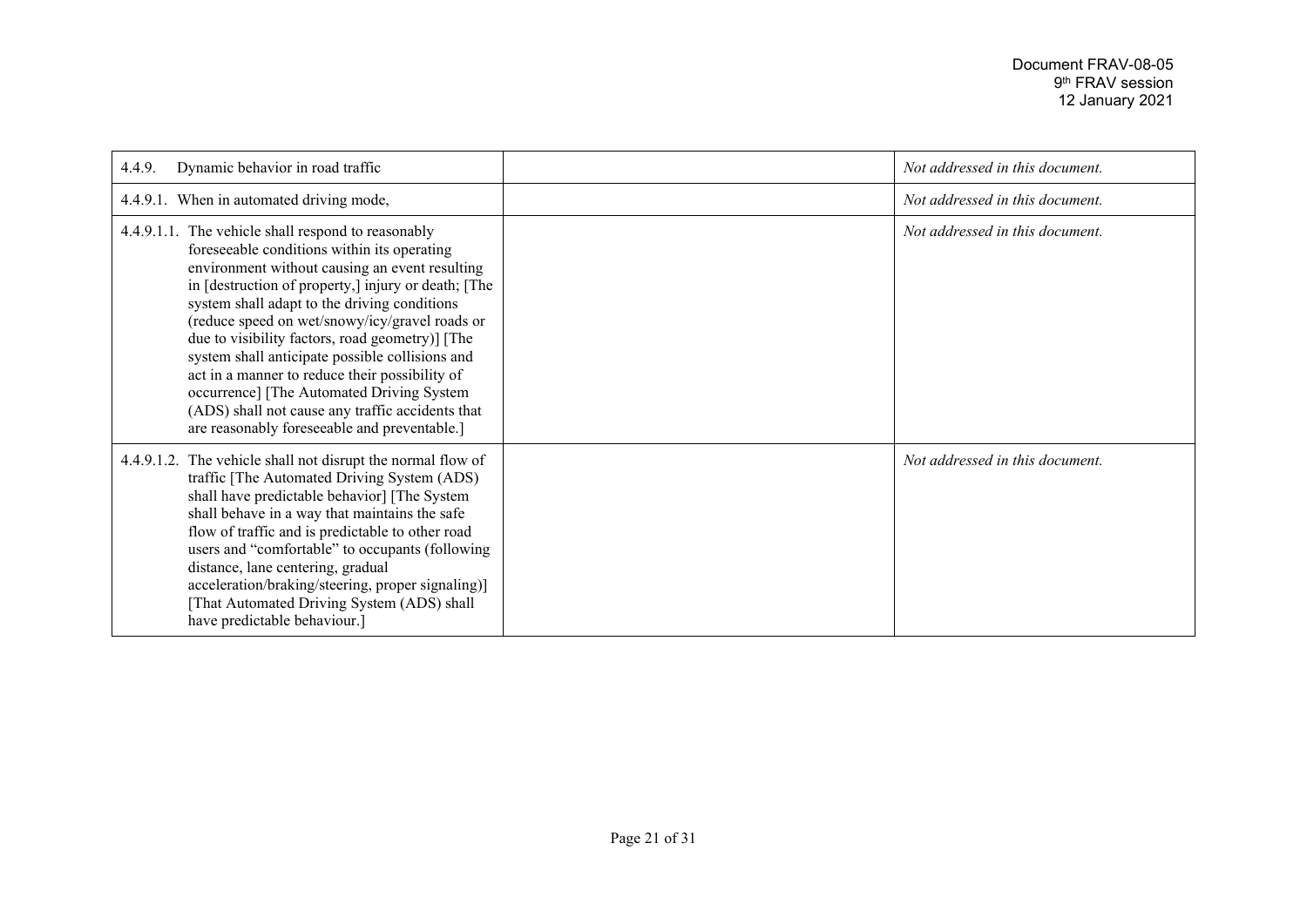| 4.4.9.1.3. The vehicle shall comply with all applicable<br>road traffic laws except in cases where<br>compliance would conflict with the above<br>subparagraphs. [The System must comply with<br>the traffic rules but may temporarily bend these<br>rules (during an emergency, uncommon or edge<br>case situation), if such actions reduce safety risks<br>or are required for the safe flow of traffic (e.g.,<br>crossing a double centre line to go around an<br>obstacle)] [The ADS shall drive in accordance<br>with the traffic rules. | Not addressed in this document. |
|-----------------------------------------------------------------------------------------------------------------------------------------------------------------------------------------------------------------------------------------------------------------------------------------------------------------------------------------------------------------------------------------------------------------------------------------------------------------------------------------------------------------------------------------------|---------------------------------|
| 4.4.9.1.4. The ADS shall prioritize actions that will<br>maintain the safe flow of traffic and prevent<br>collisions with other road users and objects.                                                                                                                                                                                                                                                                                                                                                                                       | Not addressed in this document. |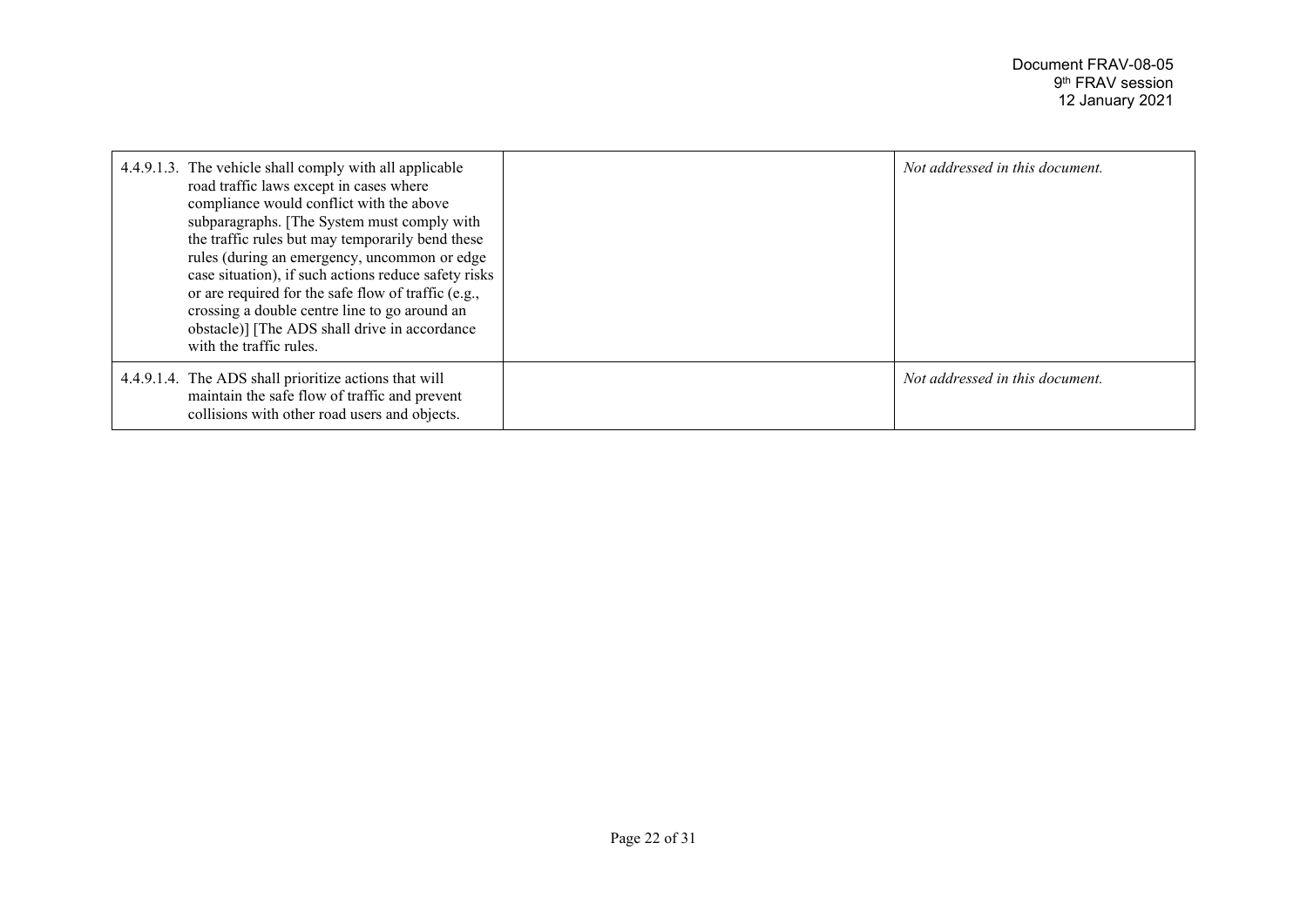| 6.   | <b>Execution of Dynamic Driving Tasks</b>                                                                                                                                                                                                                                                                                                                                                                                                                                                                                                                                                                                                                                                                                                                                                                                                                                                                                                                                        | Not addressed in this document. |
|------|----------------------------------------------------------------------------------------------------------------------------------------------------------------------------------------------------------------------------------------------------------------------------------------------------------------------------------------------------------------------------------------------------------------------------------------------------------------------------------------------------------------------------------------------------------------------------------------------------------------------------------------------------------------------------------------------------------------------------------------------------------------------------------------------------------------------------------------------------------------------------------------------------------------------------------------------------------------------------------|---------------------------------|
| 6.1. | This chapter refers to physical demonstration that<br>a vehicle can safely respond to reasonably<br>foreseeable conditions applicable to its vehicle<br>automation system. Vehicle automation systems<br>will execute dynamic driving tasks (DDT). The<br>DDT encompasses all of the real-time operational<br>and tactical functions required to operate a vehicle<br>in on-road traffic including without limitation:<br>Lateral vehicle motion control via steering<br>(operational)<br>Longitudinal vehicle motion control via<br>$\bullet$<br>acceleration and deceleration (operational)<br>Monitoring the driving environment via object<br>$\bullet$<br>and event detection, recognition,<br>classification, and response preparation<br>(operational and tactical)<br>Object and event response execution<br>$\bullet$<br>(operational and tactical)<br>Maneuver planning (tactical)<br>Enhancing conspicuity via lighting, signaling<br>and gesturing, etc. (tactical). | Not addressed in this document. |
| 6.2. | For simplification purposes, SAE J3016 refers to<br>the third and fourth items collectively as Object<br>and Event Detection and Response (OEDR). In<br>line with its Terms of Reference and the<br>Framework Document, FRAV accepts this<br>shorthand, describing the DDT as the complete<br>OEDR and longitudinal/lateral motion control.                                                                                                                                                                                                                                                                                                                                                                                                                                                                                                                                                                                                                                      | Not addressed in this document. |
| 6.3. | This chapter is closely associated with the physical<br>testing phase(s) of the NATM proposals under<br>discussion within VMAD (e.g., manufacturer on-<br>road and track testing, third-party track and real-<br>world testing).                                                                                                                                                                                                                                                                                                                                                                                                                                                                                                                                                                                                                                                                                                                                                 | Not addressed in this document. |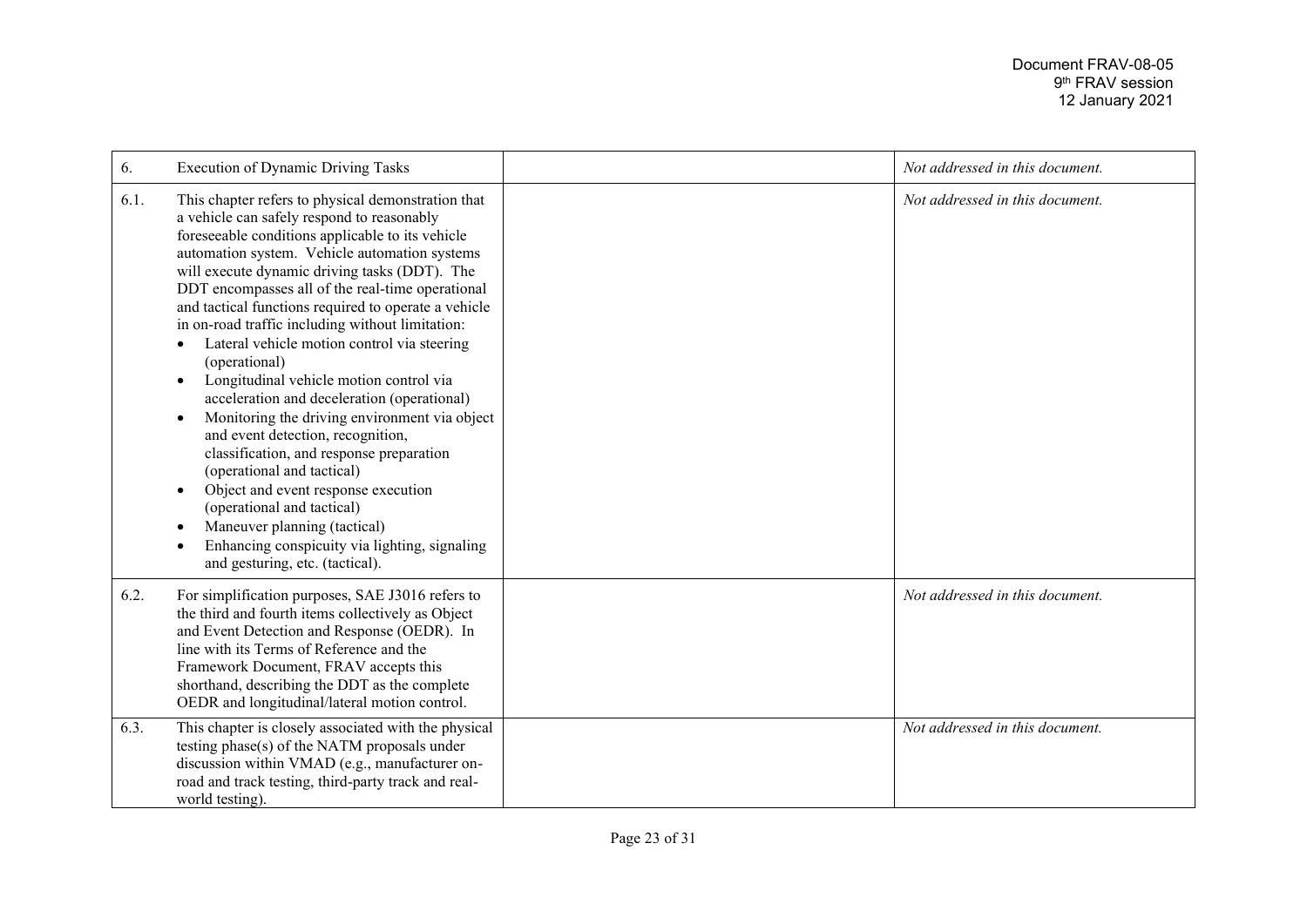| 6.4.   | Object and Event Detection and Response (OEDR)                | Not addressed in this document. |
|--------|---------------------------------------------------------------|---------------------------------|
| 6.4.1. | "Object and Event Detection and Response                      | Not addressed in this document. |
|        | (OEDR)" means the detection by an ADS of                      |                                 |
|        | circumstances that are relevant to the immediate              |                                 |
|        | driving task, as well as the implementation of the            |                                 |
|        | appropriate response to such circumstances.                   |                                 |
| 6.4.2. | The ADS shall have OEDR capabilities that                     | Not addressed in this document. |
|        | support safe and appropriate actions when                     |                                 |
|        | subjected to reasonably foreseeable scenarios                 |                                 |
|        | within the ODD.                                               |                                 |
| 6.4.3. | The automated driving system shall detect and                 | Not addressed in this document. |
|        | classify objects and events that may be reasonably            |                                 |
|        | expected within its operational domain. [The                  |                                 |
|        | system shall be able to classify static and dynamic           |                                 |
|        | objects in its defined field of view which are                |                                 |
|        | foreseeable in the OD (at minimum, it must                    |                                 |
|        | classify: light vehicles, heavy vehicles,                     |                                 |
|        | pedestrians, cyclists, motorcyclist, emergency                |                                 |
|        | vehicles, animals, traffic control devices, traffic           |                                 |
|        | signs )]                                                      |                                 |
| 6.4.4. | Objects and events include, but are not limited to,           | Not addressed in this document. |
|        | the following:                                                |                                 |
|        | 6.4.4.1. The system shall be able to detect the roadway       | Not addressed in this document. |
|        | 6.4.4.2. The system shall be able to identify lane location   | Not addressed in this document. |
|        | (w/, w/o markings)                                            |                                 |
|        | 6.4.4.3. The system shall be able to detect and identify lane | Not addressed in this document. |
|        | markings                                                      |                                 |
|        | 6.4.4.4. The system shall be able to detect objects in its    | Not addressed in this document. |
|        | defined field of view                                         |                                 |
|        | 6.4.4.5. The system shall be able to estimate the speed and   | Not addressed in this document. |
|        | heading of objects                                            |                                 |
|        | 6.4.4.6. The system shall be able to recognize and respond    | Not addressed in this document. |
|        | to traffic control devices, traffic signs and                 |                                 |
|        | infrastructure including the state of traffic control         |                                 |
|        | devices                                                       |                                 |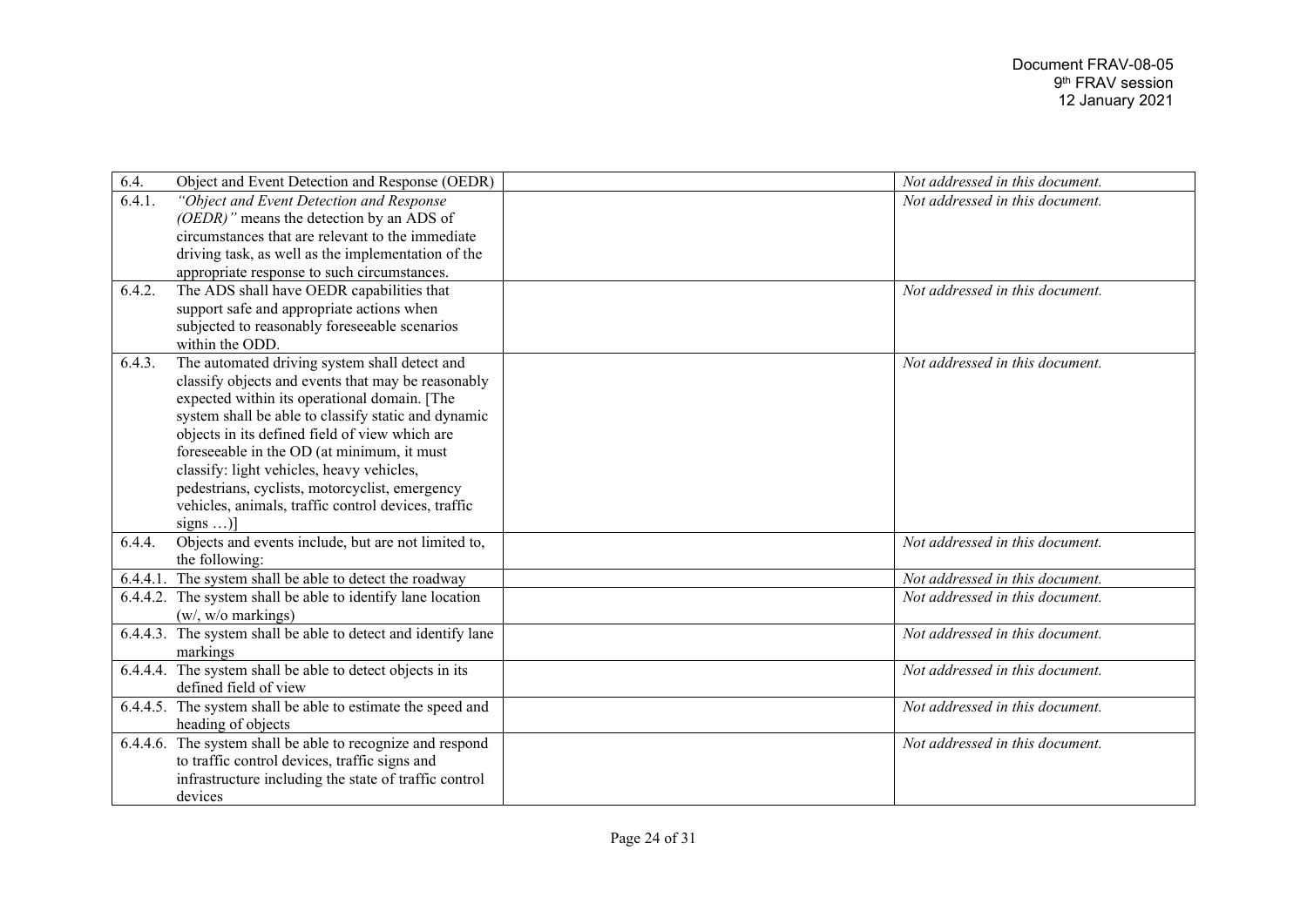| 6.4.4.7. The system shall be able to detect indications of      | Not addressed in this document. |
|-----------------------------------------------------------------|---------------------------------|
| object intent (e.g., turn signal, acceleration,                 |                                 |
| location in lane, body position, eye glaze)                     |                                 |
| The system shall be able to predict the behavior of<br>6.4.4.8. | Not addressed in this document. |
| detected objects and take appropriate action to                 |                                 |
| reduce the risk of collisions                                   |                                 |
| 6.4.4.9. The system shall treat objects which cannot be         | Not addressed in this document. |
| classified with increased uncertainty                           |                                 |
| 6.4.4.10. The system shall be able to recognize and react to    | Not addressed in this document. |
| service providers with responsibilities to direct               |                                 |
| traffic (e.g., police, construction worker)                     |                                 |
| 6.4.4.11. The system shall take into consideration that other   | Not addressed in this document. |
| road users may not respect traffic laws                         |                                 |
| 6.4.4.12. The system shall detect and respond appropriately     | Not addressed in this document. |
| to emergency service vehicles (e.g., yielding the               |                                 |
| right of way at intersections)                                  |                                 |
| 6.4.4.13. The system sensors shall be capable of detecting      | Not addressed in this document. |
| objects within the lane in front of the vehicle up to           |                                 |
| at least the minimal braking distance required for              |                                 |
| the vehicle to come to a full stop                              |                                 |
| 6.4.4.14. The system shall not allow a lane change unless       | Not addressed in this document. |
| the rear sensors are capable of detecting objects to            |                                 |
| the immediate sides and in both rear adjacent lanes             |                                 |
| at a distance that would allow the maneuver                     |                                 |
| without requiring hard braking of an oncoming                   |                                 |
| vehicle                                                         |                                 |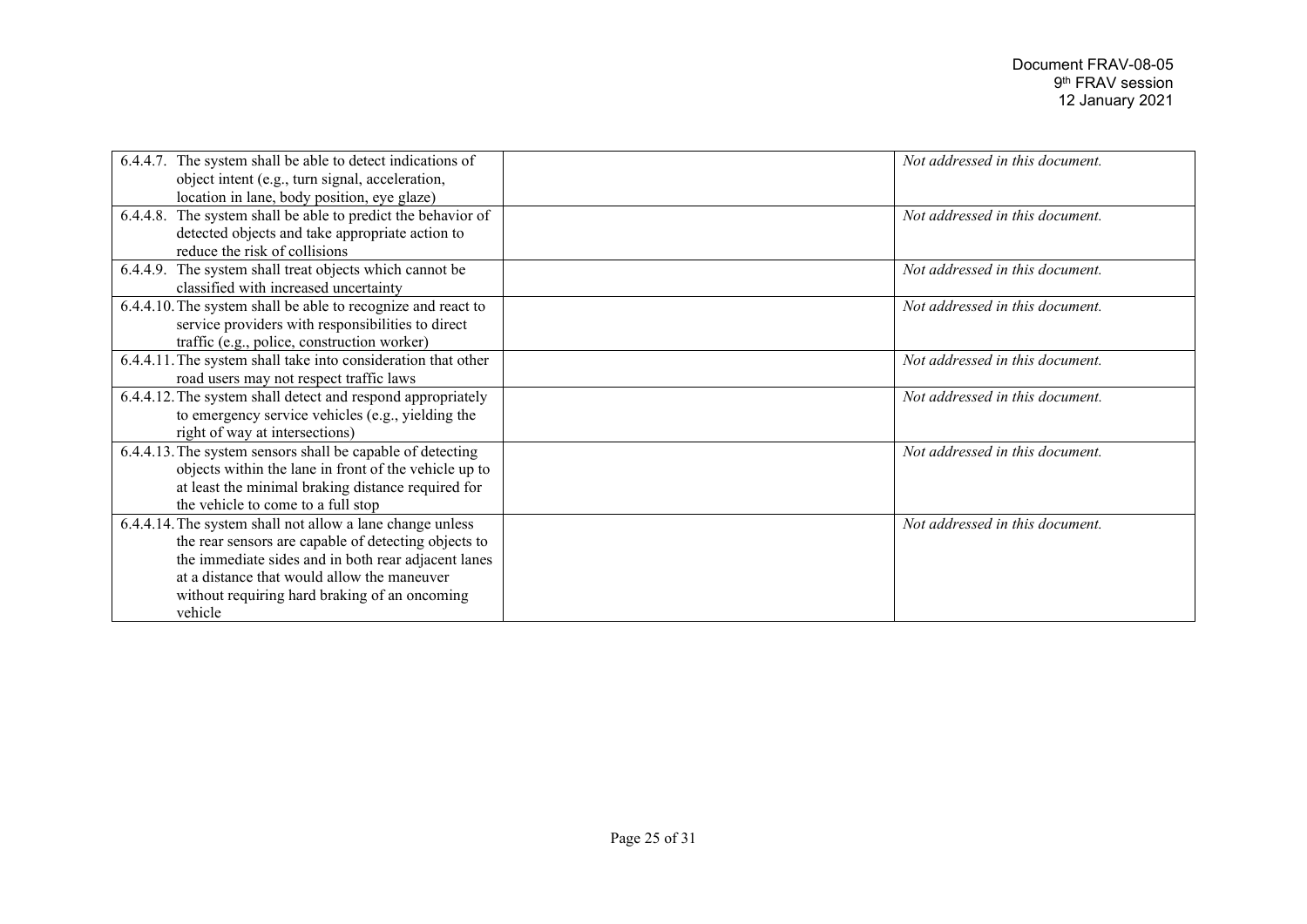| 6.4.4.15. The automated driving system shall detect         | Not addressed in this document. |
|-------------------------------------------------------------|---------------------------------|
| conditions within its operating environment that            |                                 |
| fall outside the boundaries of its operational design       |                                 |
| domain. [The ADS must be capable of identifying             |                                 |
| when conditions defining the ODD are met and                |                                 |
| predicting when they will no longer be met.] [The           |                                 |
| automated driving system shall detect and respond           |                                 |
| to conditions within its operating environment that         |                                 |
| indicate the approach of boundaries of its                  |                                 |
| operational design domain as defined in paragraph           |                                 |
| 3.2. [explanation: for safe driving it is needed that       |                                 |
| detection and reaction are before the actual                |                                 |
| exceedance of the ODD]                                      |                                 |
| Longitudinal and lateral motion control<br>6.5.             | Not addressed in this document. |
| Normal Driving<br>6.5.1                                     | Not addressed in this document. |
| 6.5.1.1. The automated driving system shall execute         | Not addressed in this document. |
| longitudinal and lateral maneuvers in response to           |                                 |
| objects and events within its operational design            |                                 |
| domain.                                                     |                                 |
| 6.5.1.2. The automated driving system shall execute such    | Not addressed in this document. |
| maneuvers without causing outcomes resulting in             |                                 |
| injury or death.                                            |                                 |
| The automated driving system shall execute such<br>6.5.1.3. | Not addressed in this document. |
| maneuvers without disrupting the normal flow of             |                                 |
| the surrounding traffic. [The vehicle shall be able         |                                 |
| to keep a safe distance with other vehicles in front,       |                                 |
| exhibit caution in occluded areas, leave time and           |                                 |
| space for others in lateral maneuvers, be cautious          |                                 |
| with right-of-ways and if a traffic collision can be        |                                 |
| safely avoided without causing another it shall be          |                                 |
| avoided.] [When in the automated driving mode,              |                                 |
| the vehicle shall, as far as possible, have a               |                                 |
| predictable and careful behaviour and shall allow           |                                 |
| an appropriate interaction with other road users            |                                 |
| (e.g. obey to orders by authorities or                      |                                 |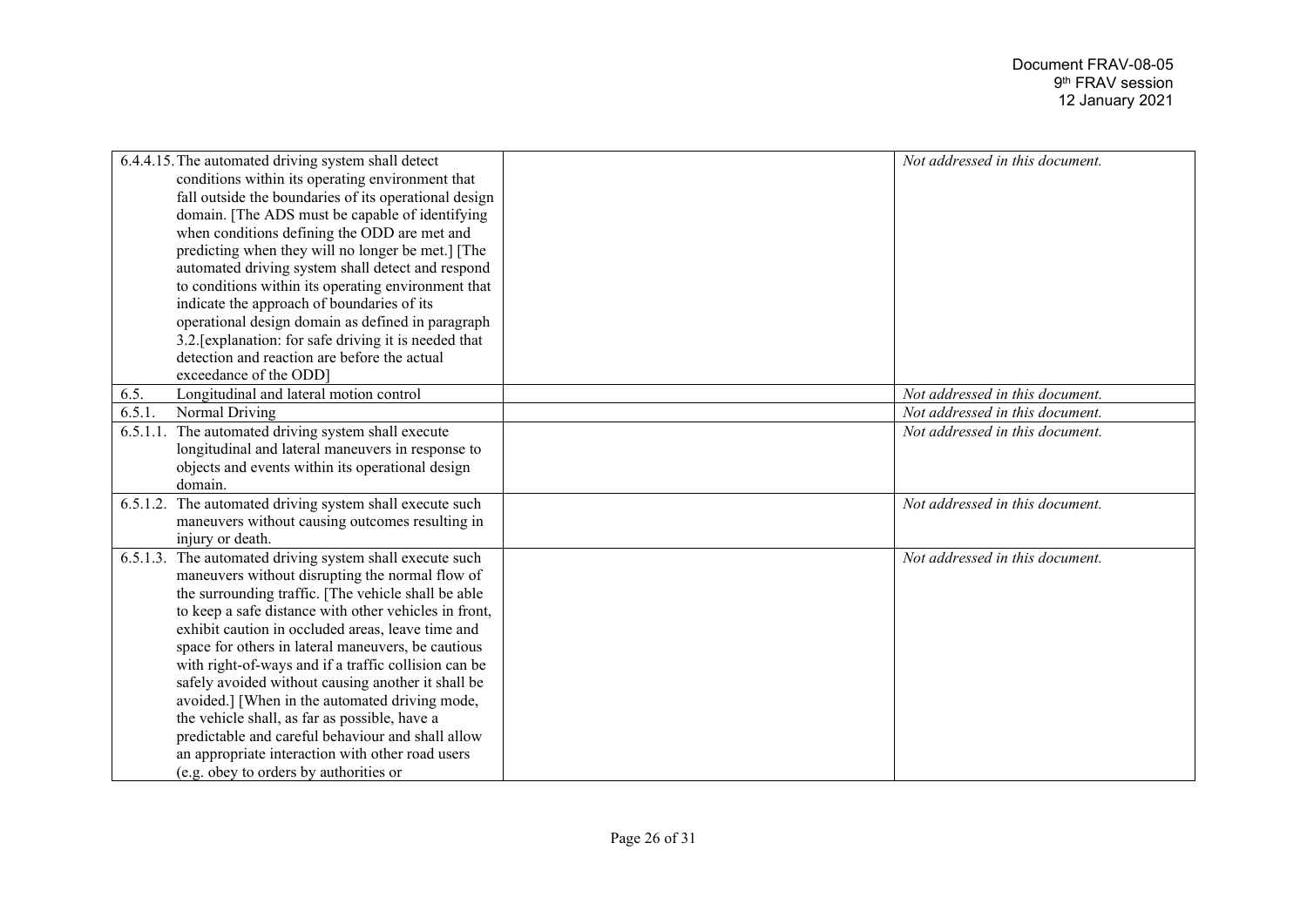|          | communication with other road users when<br>needed).] |                                 |
|----------|-------------------------------------------------------|---------------------------------|
| 6.5.2.   | Other Driving                                         | Not addressed in this document. |
| 6.5.2.1. | The automated driving system shall execute a          | Not addressed in this document. |
|          | failsafe [safe fallback] response when the            |                                 |
|          | conditions defined for its operational design         |                                 |
|          | domain are not present.                               |                                 |
| 6.5.2.2. | The automated driving system shall execute an         | Not addressed in this document. |
|          | emergency response when conditions for the            |                                 |
|          | execution of a failsafe [safe fallback] response are  |                                 |
|          | not present.                                          |                                 |
| 7.       | Human-Machine Interface/Operator Information          | Not addressed in this document. |
| 7.1.     | This chapter refers to internal and external human    | Not addressed in this document. |
|          | interactions with the automated vehicle and           |                                 |
|          | automation system. As with conventional               |                                 |
|          | vehicles, human ability to safely use the vehicle     |                                 |
|          | cannot involve significant learning curves.           |                                 |
|          | Therefore, automated vehicles will require a level    |                                 |
|          | of uniformity in their interactions with human        |                                 |
|          | users. To the extent that an automated system         |                                 |
|          | relies upon human involvement for safe operation,     |                                 |
|          | the automated vehicle will require measures to        |                                 |
|          | minimize risks of misuse and abuse and to respond     |                                 |
|          | safely in cases where the human driver fails to       |                                 |
|          | fulfill minimum requirements for safe use.            |                                 |
|          | Automated/autonomous vehicles that may require        |                                 |
|          | the driver to assume control of the driving task      |                                 |
|          | will require the means to assess driver awareness     |                                 |
|          | and readiness to perform the full driving task. In    |                                 |
|          | addition, automated vehicles will need means to       |                                 |
|          | interact safely with other road users (e.g. by means  |                                 |
|          | of external HMI on operational status of the          |                                 |
|          | vehicle, etc.).                                       |                                 |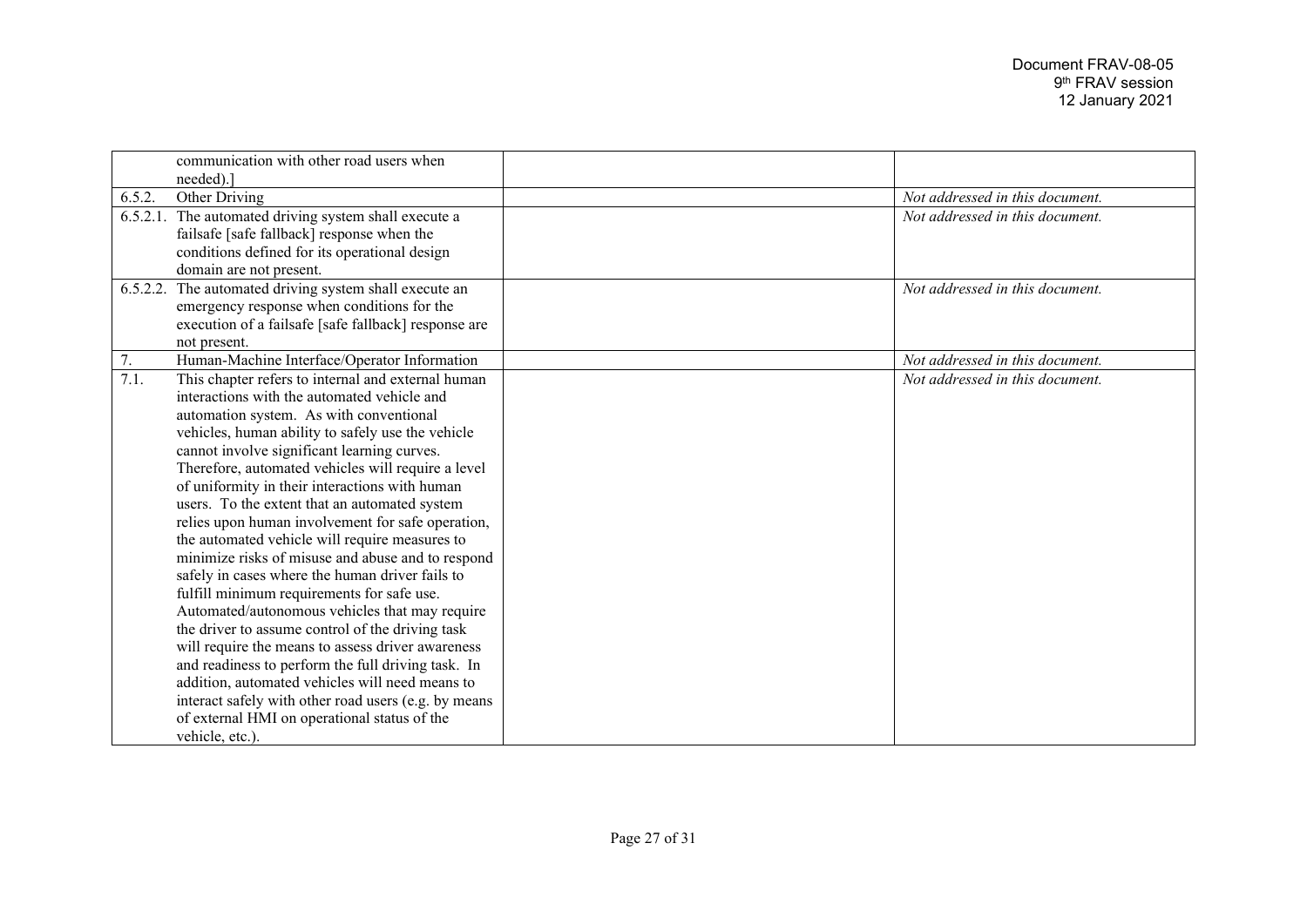| 7.2.<br>Requirements under consideration include:            | Not addressed in this document. |
|--------------------------------------------------------------|---------------------------------|
| 7.2.1<br>Activation and deactivation                         | Not addressed in this document. |
| 7.2.1.1. The activation of the ADS shall only be possible    | Not addressed in this document. |
| when the conditions of the ODD are met.                      |                                 |
| 7.2.1.2. The vehicle manufacturer shall define the           | Not addressed in this document. |
| operational design condition under which the                 |                                 |
| automated driving system is designed to be                   |                                 |
| activated, operated and deactivated.                         |                                 |
| Human override of system control<br>7.2.1.3.                 | Not addressed in this document. |
| 7.2.1.3.1. When the driver takes over control on his own     | Not addressed in this document. |
| (manual deactivation/override), the system shall             |                                 |
| not disturb the driver take over by inappropriate            |                                 |
| action (e.g. by switching off light by night).               |                                 |
| 7.2.1.3.2. Means shall be provided to humans (driver or if   | Not addressed in this document. |
| no driver, passenger or operation control center)            |                                 |
| to deactivate or override immediately the                    |                                 |
| automated mode in an easy manner (deliberate                 |                                 |
| action). The system may however momentarily                  |                                 |
| delay deactivation (and may include a driver take            |                                 |
| over request if there is a driver) when an                   |                                 |
| immediate human deactivation could                           |                                 |
| compromise safety.                                           |                                 |
| 7.2.1.3.3. Means shall be provided to the user to deactivate | Not addressed in this document. |
| or override the ADS in an easy manner. The                   |                                 |
| ADS may however momentarily delay                            |                                 |
| deactivation if safety is compromised by the                 |                                 |
| immediate input of the user.                                 |                                 |
| 7.2.1.3.4. When necessary the ADS shall protect the          | Not addressed in this document. |
| vehicle control against inadvertent or                       |                                 |
| undeliberate [unintentional] user intervention.              |                                 |
| 7.2.1.4. The ADS deactivation shall only be performed        | Not addressed in this document. |
| when it has been verified that the user has taken            |                                 |
| over control.                                                |                                 |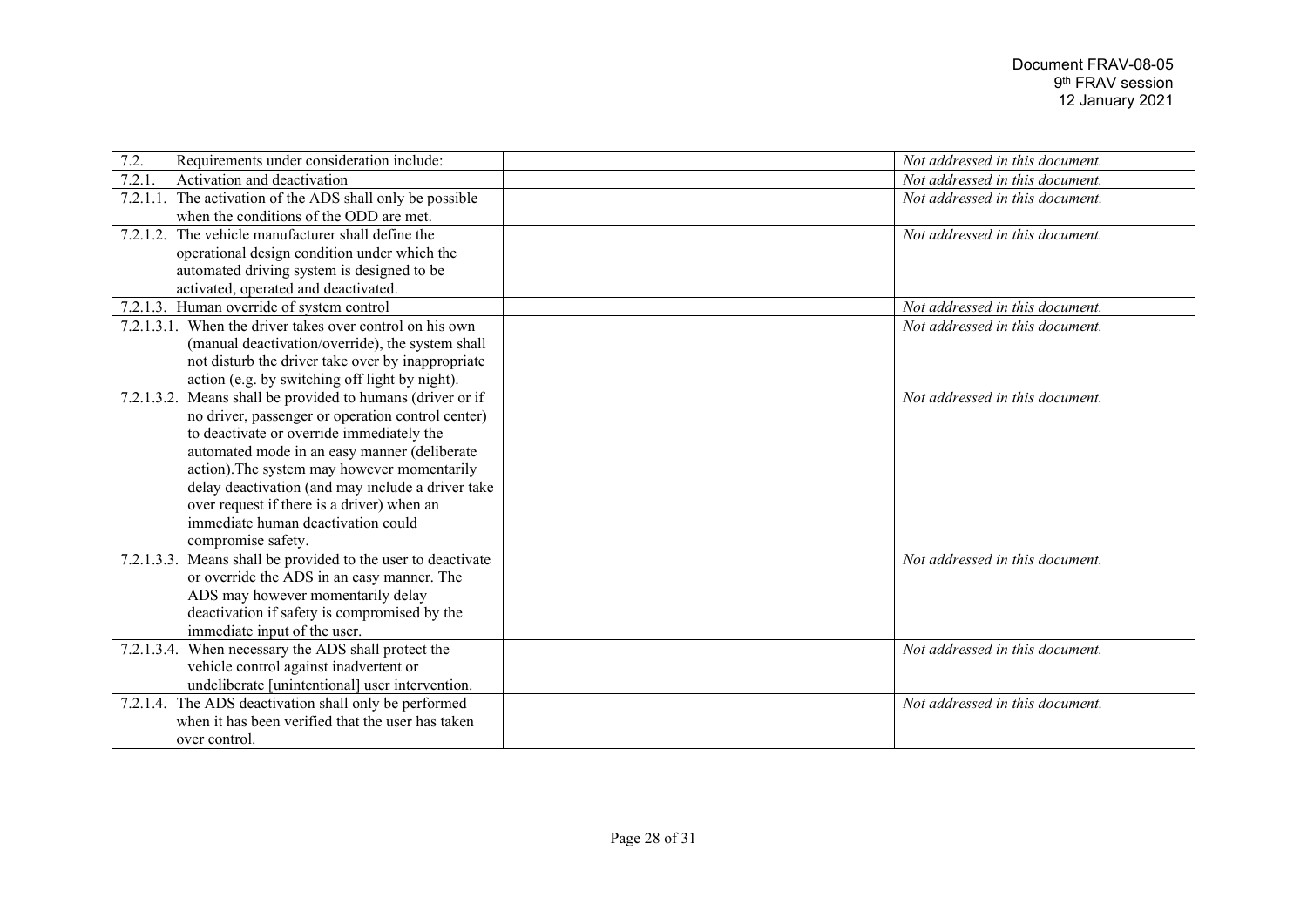| 7.2.2. | Vehicles equipped with automated driving systems     | Not addressed in this document. |
|--------|------------------------------------------------------|---------------------------------|
|        | that may require driver intervention (e.g.,          |                                 |
|        | transition demand) shall detect if the driver is     |                                 |
|        |                                                      |                                 |
|        | available to take over the driving task by           |                                 |
|        | continuously monitoring the driver.                  |                                 |
|        | [Demonstration of driver availability (awareness,    |                                 |
|        | readiness and engagement) and override feature]      |                                 |
|        | [If the system shall monitor the take-over-ready     |                                 |
|        | driver, in the case of a level 3 system, the driver  |                                 |
|        | must remain available for system operation. In the   |                                 |
|        | case of a level 4+ system, a take-over request shall |                                 |
|        | not be issued to a driver who is unavailable.] [If   |                                 |
|        | the system is designed to request the driver to take |                                 |
|        | over under some circumstances, the system shall      |                                 |
|        | monitor whether the driver is ready to take over     |                                 |
|        | driving from the system. It shall ensure through     |                                 |
|        | appropriate design (e.g. driver monitoring system)   |                                 |
|        | and warnings that the driver remains available to    |                                 |
|        | respond to take over request and prevent any         |                                 |
|        | foreseeable and preventable misuse by the driver     |                                 |
|        | in the OD. ] [When the ADS is active it shall be     |                                 |
|        | capable of determining the user's status.] [If the   |                                 |
|        | system is designed to request and enable the user    |                                 |
|        | to take over control under some circumstances, the   |                                 |
|        | ADS shall ensure through appropriate design and      |                                 |
|        | warnings that the user remains available to          |                                 |
|        | respond to the takeover request.]                    |                                 |
| 7.2.3. | The system shall have intuitive user controls and    | Not addressed in this document. |
|        | communications systems. [If the vehicle has          |                                 |
|        | multiple systems with varying degrees of driver      |                                 |
|        |                                                      |                                 |
|        | interaction, distinct symbols and activation         |                                 |
|        | methods shall be used to avoid mode confusion]       |                                 |
|        | [The mode concept shall be designed in a way that    |                                 |
|        | minimizes mode confusion at the user and system      |                                 |
|        | level.                                               |                                 |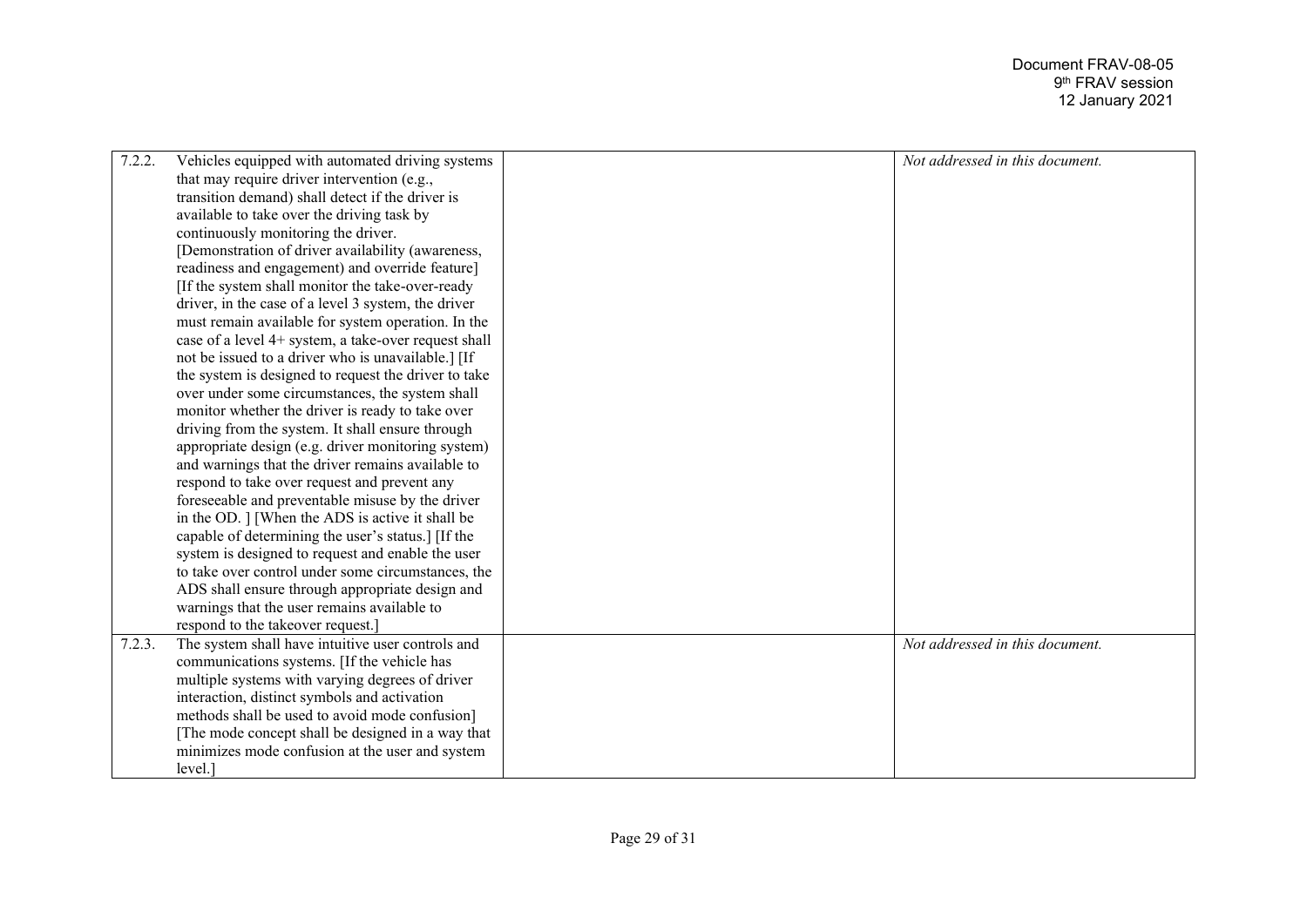| 7.2.4.   | The vehicle shall also be designed to minimize         | Not addressed in this document. |
|----------|--------------------------------------------------------|---------------------------------|
|          | potential effects of errors from the vehicles' users,  |                                 |
|          | inside and outside of the vehicle, and of other road   |                                 |
|          | users.                                                 |                                 |
| 7.2.5.   | Information shall be available to the vehicle's user   | Not addressed in this document. |
|          | that clearly defines their responsibilities, the       |                                 |
|          | procedures to comply with a takeover requests,         |                                 |
|          | and possible consequences if they do not comply.       |                                 |
| 7.2.6.   | The vehicle shall clearly communicate to the user:     | Not addressed in this document. |
|          | [The ADS shall communicate critical messages to        |                                 |
|          | vehicle's users and other road users when needed.]     |                                 |
| 7.2.6.1. | Status of the automated driving system                 | Not addressed in this document. |
|          | [Communication of the system status to the driver]     |                                 |
|          | The system HMI will clearly indicate if the            |                                 |
|          | system is active, available or disabled] [The ADS      |                                 |
|          | shall clearly inform user about the operational        |                                 |
|          | status (operational, failure, etc.) in an              |                                 |
|          | unambiguous manner.                                    |                                 |
|          | 7.2.6.1.1. System availability                         | Not addressed in this document. |
|          | 7.2.6.1.2. System mode active                          | Not addressed in this document. |
|          | 7.2.6.2. System malfunction [Communication of          | Not addressed in this document. |
|          | malfunctions to the driver] [The system shall          |                                 |
|          | clearly communicate degraded operation,                |                                 |
|          | malfunctions, failures, required system                |                                 |
|          | maintenance, emergency conditions, ongoing             |                                 |
|          | minimal risk manoeuvres or take-over requests to       |                                 |
|          | the driver/occupants.] [The system shall be            |                                 |
|          | equipped with a monitoring system that can detect:     |                                 |
|          | faults, malfunctions or other abnormalities of         |                                 |
|          | system components and monitor system                   |                                 |
|          | performance.]                                          |                                 |
| 7.2.6.3. | Critical messages [Communication of critical           | Not addressed in this document. |
|          | messages to the driver]                                |                                 |
|          | 7.2.6.4. Transition demand [Communication of Take-over | Not addressed in this document. |
|          | request to the driver.] [The system shall clearly      |                                 |